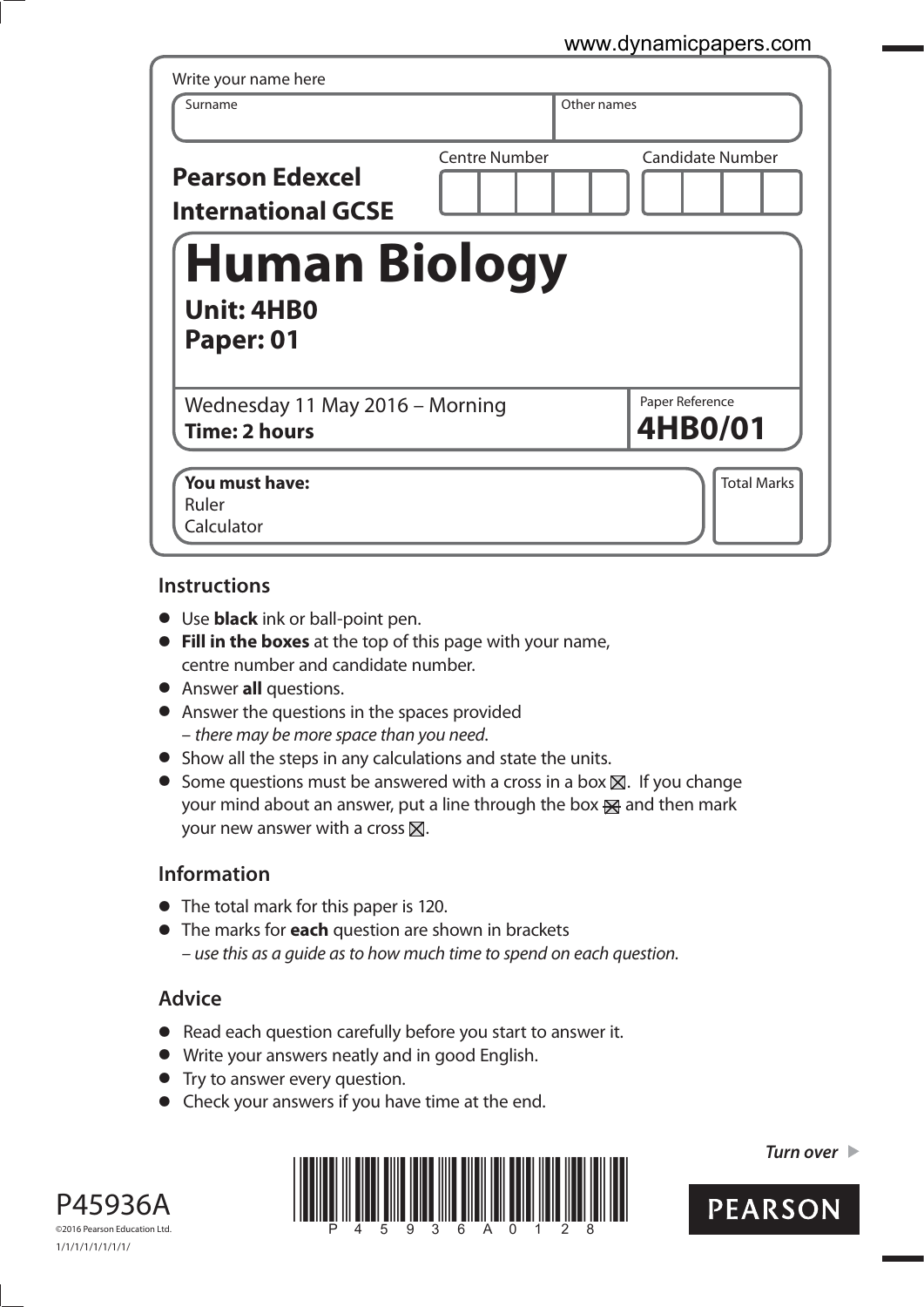### **Answer ALL questions.**

**1** For each of the questions (a) to (j), choose an answer **A**, **B**, **C** or **D** and put a cross in the box  $\boxtimes$ . Mark only one answer for each question. If you change your mind about an answer, put a line through the box  $\mathbb X$  and then mark your new answer with a cross  $\mathbb X$ .

(a) A cell containing 16 chromosomes divides by mitosis producing two cells, which each contain

- **A** 4 chromosomes
- **B** 8 chromosomes
- **C** 16 chromosomes
- **D** 32 chromosomes
- (b) Semicircular canals in the ear are responsible for
- **A** balance
- **B** equalising air pressure
- **C** hearing
- **D** transmitting vibrations
- (c) The diagram shows a human tooth.



The hardest part of the tooth is labelled

- **A**
- **B**
- **C**
- **D**

**(1)**

**(1)**

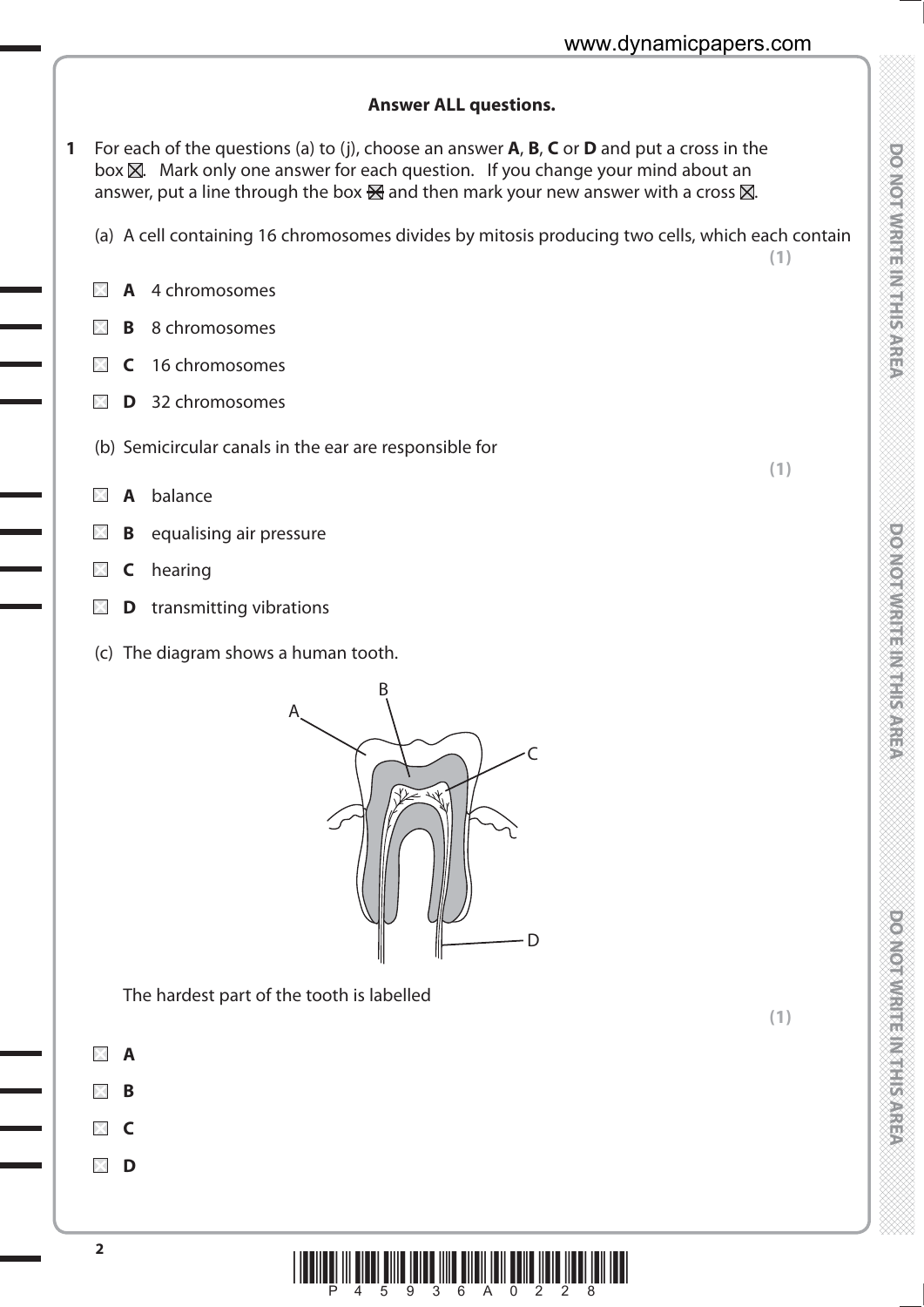- (d) Which component of a diet contains the elements carbon, hydrogen, oxygen and nitrogen?
- 

**(1)**

| $\boxtimes$ <b>A</b> athlete's foot |  |
|-------------------------------------|--|
|                                     |  |

(e) Which disease is caused by a bacterium?

**A** carbohydrate

**B** fat

**C** glycerol

**D** protein

- **B** gonorrhoea
- **C** influenza
- **D** malaria
- (f) The bacteria shown in the photograph are different from animal cells because they contain

- **A** cytoplasm
- **B** a cell wall
- **C** chromosomes
- **D** a cell membrane
- (g) Which of the following is not an excretory organ?
- **A** kidney
- **B** lungs
- **C** pancreas
- **D** skin



**3**



**(1)**

**(1)**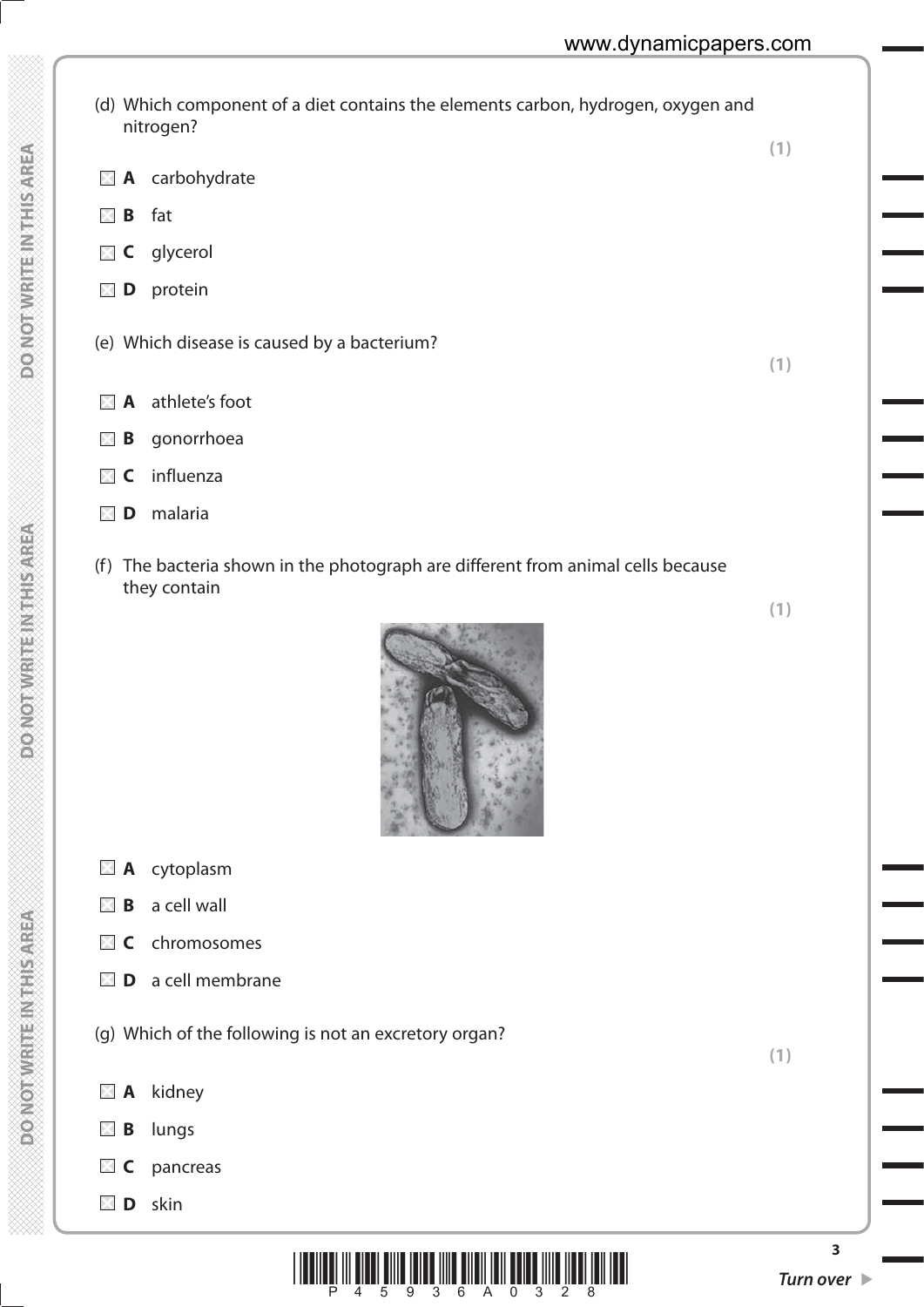**(1)**

**(1)**

- (h) The position of the heart in the human body is
- **A** below the diaphragm
- **B** between the two lungs
- **C** in the middle of the abdomen
- **D** under the stomach
- (i) Which of the following is **not** a greenhouse gas?
- **A** carbon dioxide
- **B** methane
- **C** sulfur dioxide
- **D** water vapour
- (j) The diagram shows a section through the human brain.



Which part is responsible for intelligence?

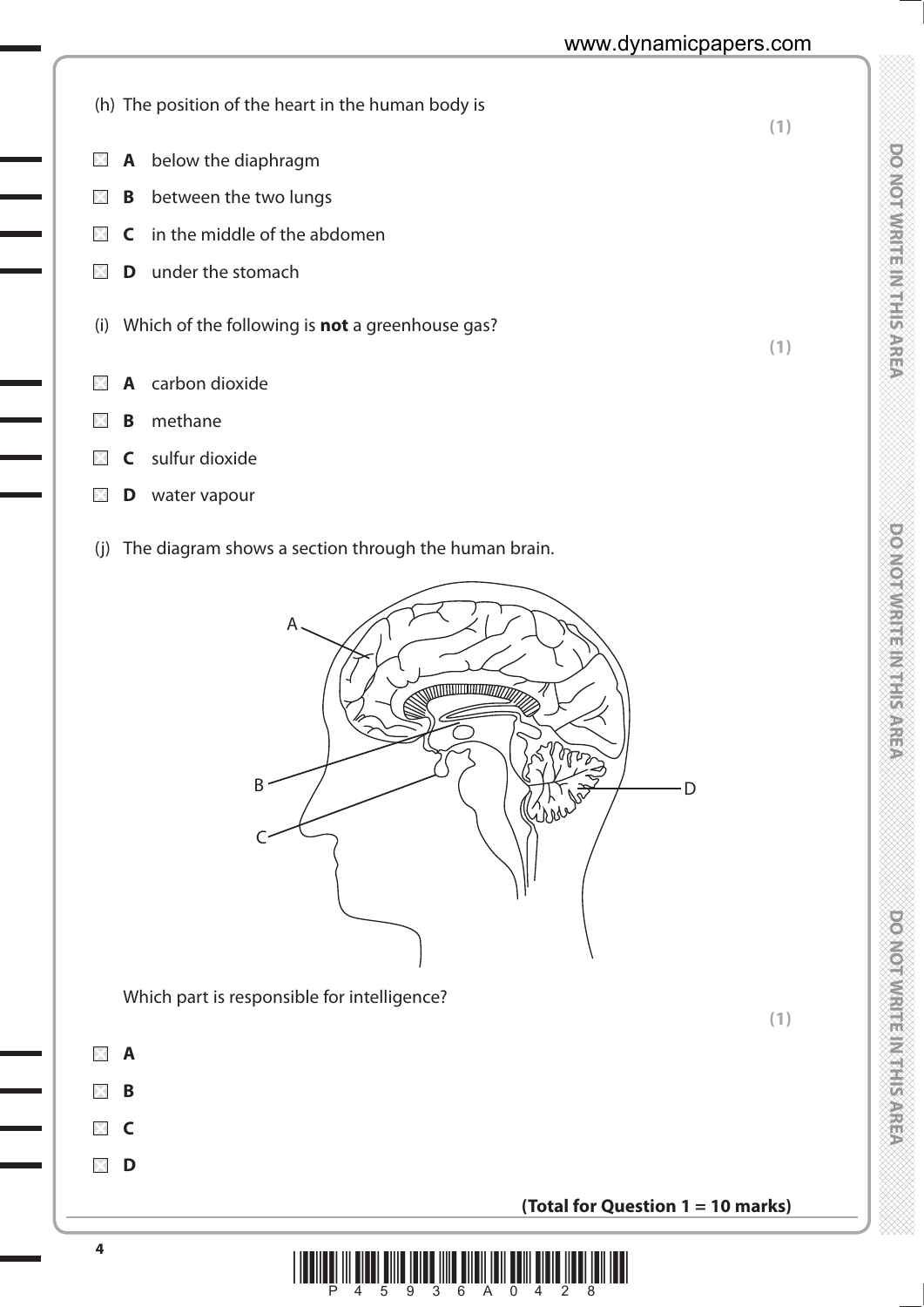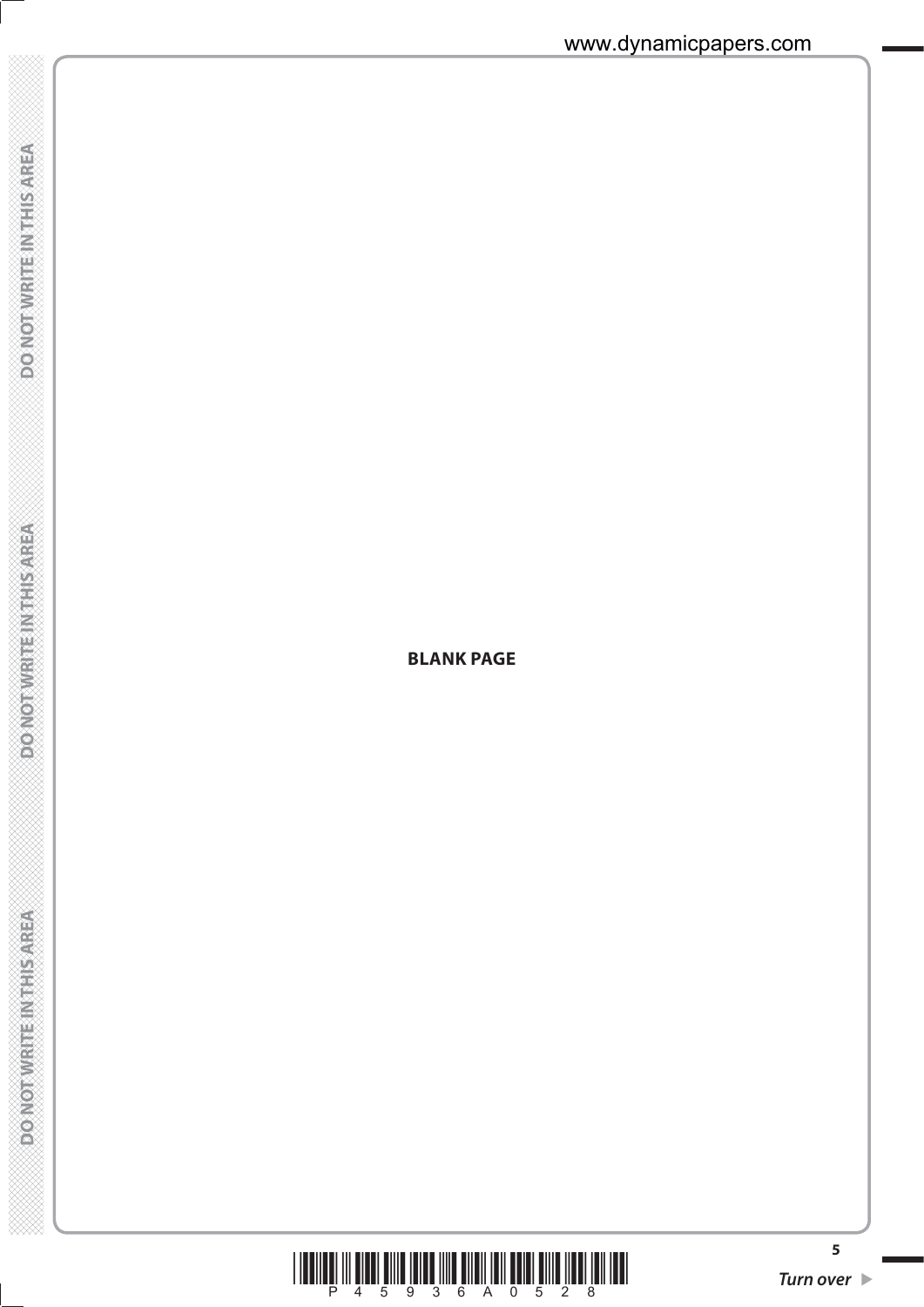| $\mathbf{2}$                                                                                                                                                                                                                                                                                                             |       |                    | (a) Complete the passage using the correct word or words from the list. |       | (8) |
|--------------------------------------------------------------------------------------------------------------------------------------------------------------------------------------------------------------------------------------------------------------------------------------------------------------------------|-------|--------------------|-------------------------------------------------------------------------|-------|-----|
|                                                                                                                                                                                                                                                                                                                          | atria | pumps right atrium | body elastic tissue                                                     |       |     |
|                                                                                                                                                                                                                                                                                                                          |       |                    | right ventricle seventy cardiac muscle left ventricle                   |       |     |
|                                                                                                                                                                                                                                                                                                                          |       |                    | thirty ventricles receive one hundred                                   | lungs |     |
| The human heart consists of four chambers. The upper two chambers are called the<br>and they <b>contract and the series and the series and the series and the series of the series of the series and the series of the series of the series of the series of the series of the series of the series of the series of</b> |       |                    |                                                                         |       |     |
| veins.                                                                                                                                                                                                                                                                                                                   |       |                    |                                                                         |       |     |
|                                                                                                                                                                                                                                                                                                                          |       |                    |                                                                         |       |     |
|                                                                                                                                                                                                                                                                                                                          |       |                    |                                                                         |       |     |
| The wall of the heart is made of <b>ELECTER</b> 2008 CONDUCTION and the chamber with the                                                                                                                                                                                                                                 |       |                    |                                                                         |       |     |
|                                                                                                                                                                                                                                                                                                                          |       |                    |                                                                         |       |     |
|                                                                                                                                                                                                                                                                                                                          |       |                    |                                                                         |       |     |
|                                                                                                                                                                                                                                                                                                                          |       |                    |                                                                         |       |     |
|                                                                                                                                                                                                                                                                                                                          |       |                    |                                                                         |       |     |
|                                                                                                                                                                                                                                                                                                                          |       |                    |                                                                         |       |     |
|                                                                                                                                                                                                                                                                                                                          |       |                    |                                                                         |       |     |

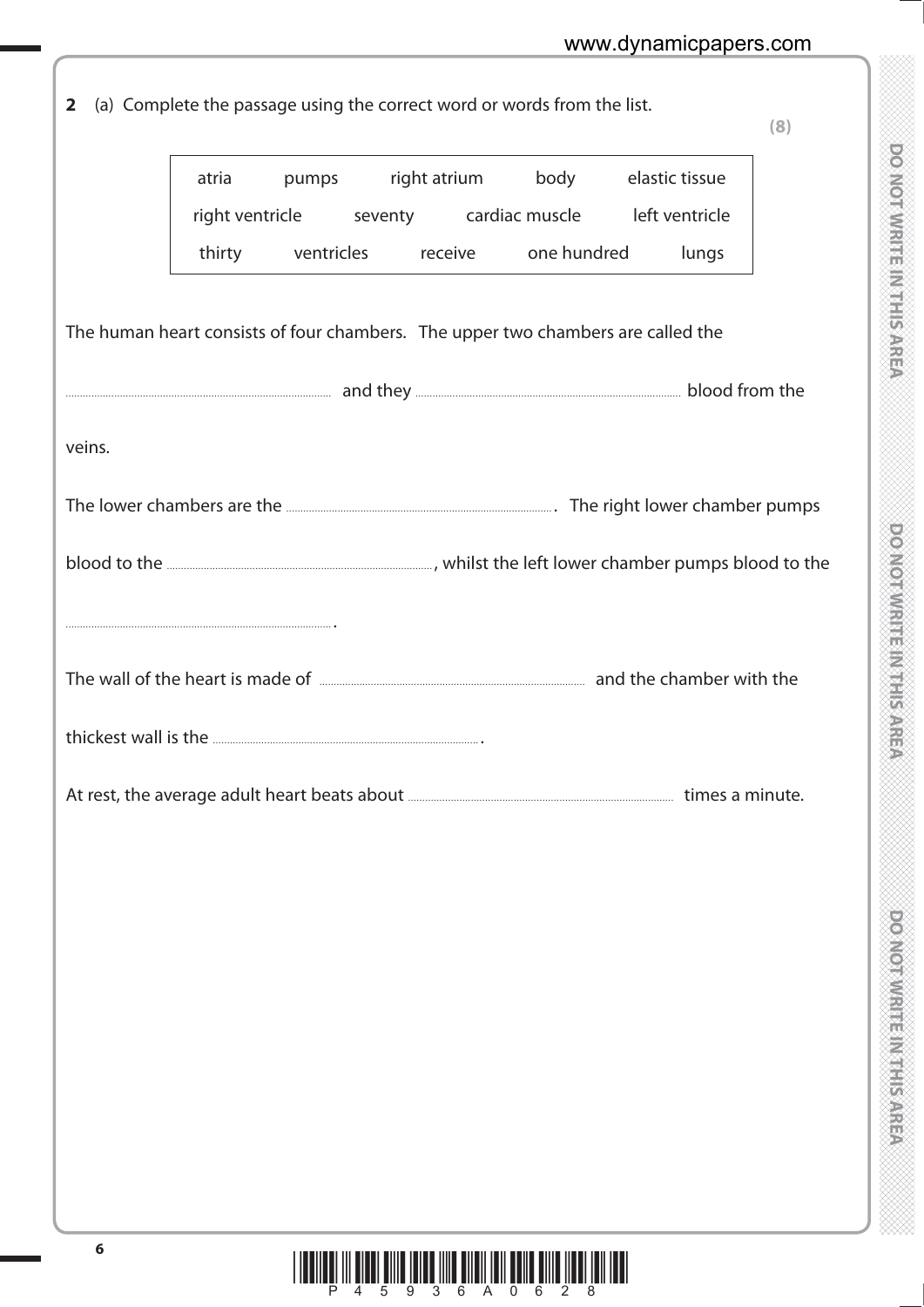| (b) The diagram shows a heart without any valves being drawn.<br>B<br>right side<br>left side                                                                                                                                                                                                          |
|--------------------------------------------------------------------------------------------------------------------------------------------------------------------------------------------------------------------------------------------------------------------------------------------------------|
| (i) Name the blood vessels A, B, C and D.<br>(4)<br>A<br>Β                                                                                                                                                                                                                                             |
| C<br>D<br>(ii) The ventricles of the heart are relaxed and filling with blood.<br>Complete the diagram by drawing the two sets of valves on the left side of the<br>heart as they would appear at this stage.<br>(2)<br>(iii) Using label lines on the diagram, name the valves you have drawn.<br>(2) |
| (Total for Question 2 = 16 marks)                                                                                                                                                                                                                                                                      |

**DO NOT WRITE IN THIS AREA** 

**DONOT WRITEIN THIS AREA** 

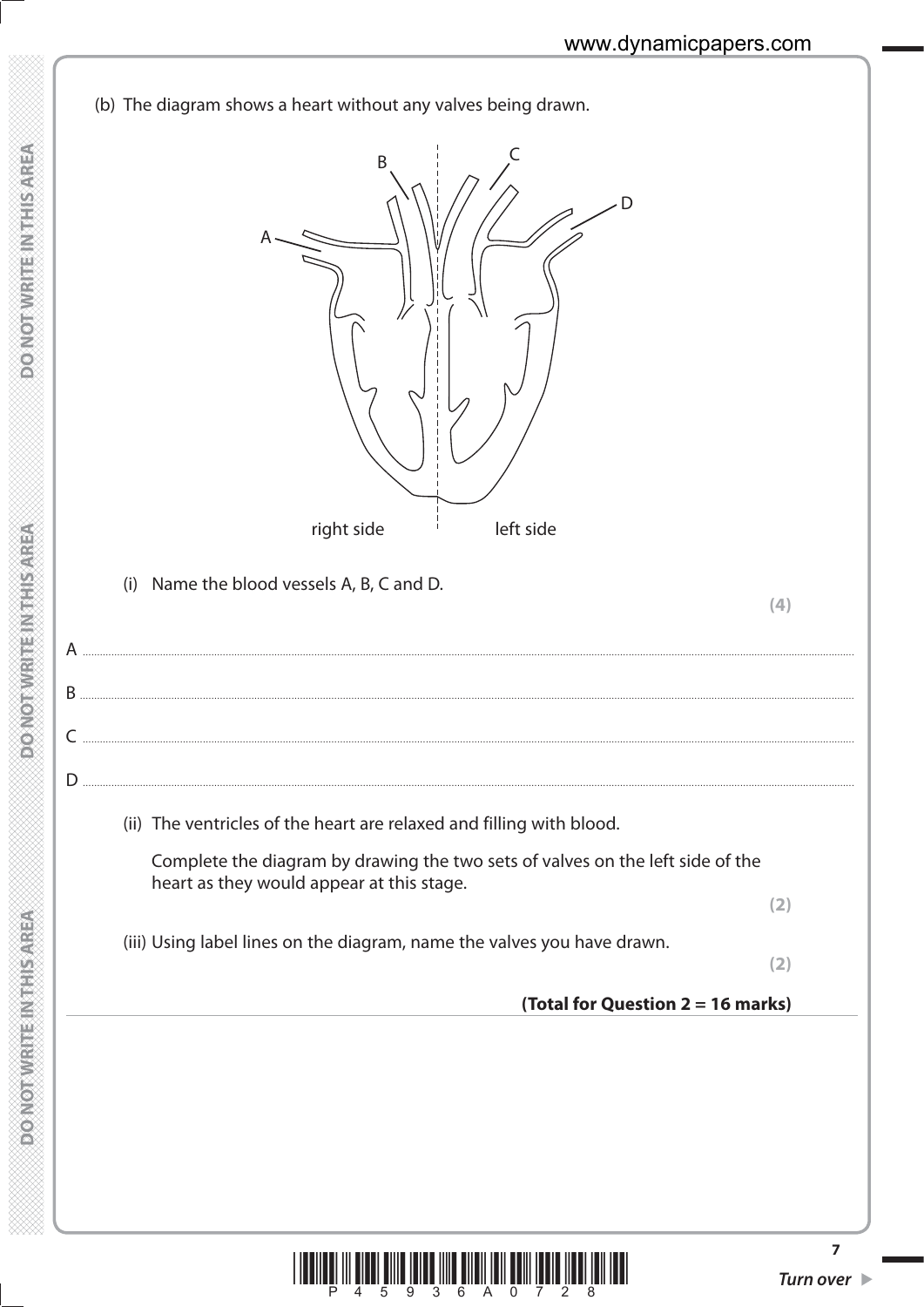**3** (a) A student carries out an investigation into the effect of different concentrations of sugar solution on the mass of potato cylinders.

This is the method the student uses.

- wrap each potato cylinder in filter paper
- remove each potato cylinder from the filter paper and weigh
- Ɣ place each potato cylinder into a sugar solution of known concentration
- remove the potato cylinders after two hours
- wrap the potato cylinders in filter paper, then remove from the filter paper and reweigh

 The results are given as a percentage change in mass of the potato cylinders. The concentration of sugar is given in arbitrary units (au).

The student's results



(i) Draw a table with column headings to display the student's results.

**(4)**

**THIS AREA DO NOT WRITE IN THIS AREA DO NOT WRITE IN THIS AREA DO NOT WRITE IN THIS AREA DO NOT WRITE IN THIS AREA DO NOT WRITE IN THIS AREA DO NOT WRITE IN THE INTERNATIONAL CONTINUES. WE are also assumed to the internati** 

**DOMOTIVITE IN THE SARE** 

**DOMOTIVE THE RESERVE**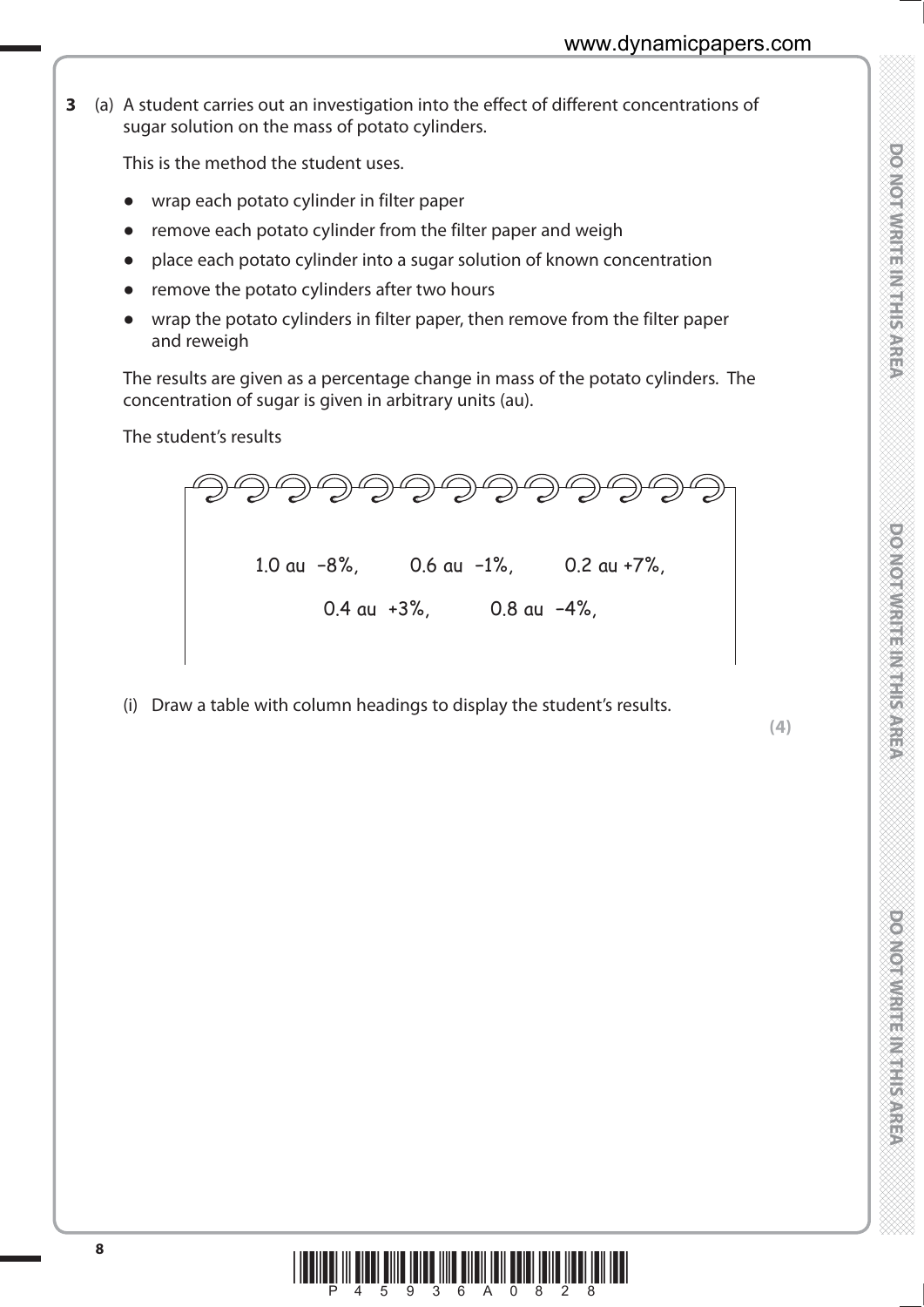

 $\begin{array}{c} \begin{array}{c} \begin{array}{c} \text{or} \end{array} \end{array} \end{array}$ 

**9**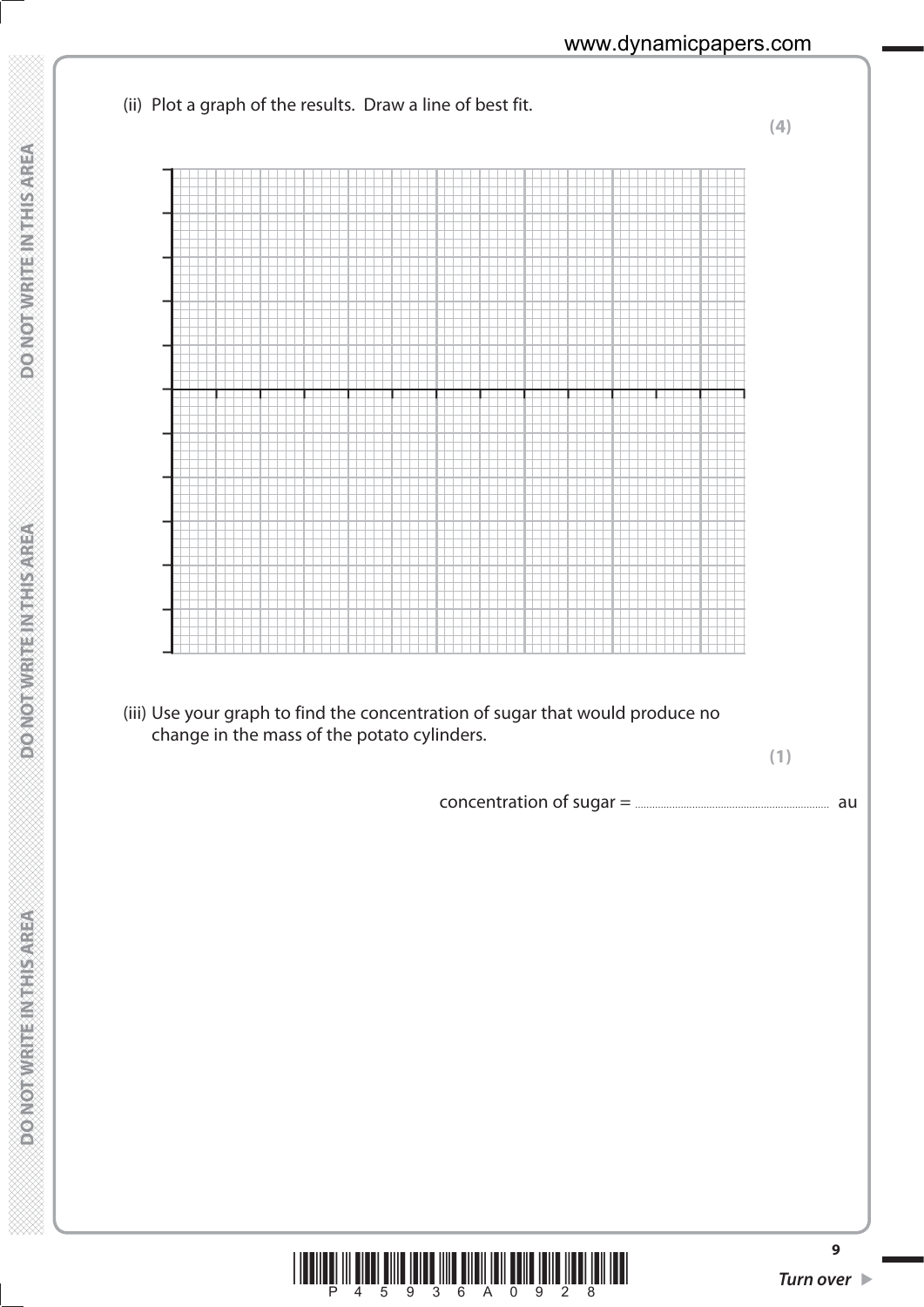| (b) (i) State the process that causes the change in mass of the potato cylinders.                                                                               | (1) |
|-----------------------------------------------------------------------------------------------------------------------------------------------------------------|-----|
| (ii) Explain how this process causes the change in mass of the potato cylinders.                                                                                | (2) |
|                                                                                                                                                                 |     |
| (iii) Suggest why the potato cylinders are wrapped in filter paper at the start and<br>at the end of the investigation.                                         | (2) |
| (iv) Each cylinder was left in its solution for two hours.<br>State two other factors that should be kept constant during this investigation.<br>$\overline{2}$ | (2) |
| (Total for Question 3 = 16 marks)                                                                                                                               |     |
|                                                                                                                                                                 |     |
| 10<br><u>II III BILI BINI ILIB IIII BINI ILIB BILI ILIB III BINI ILIB III ILIB III DI</u><br>IIIIII                                                             |     |

**PONORING THE MARKET START**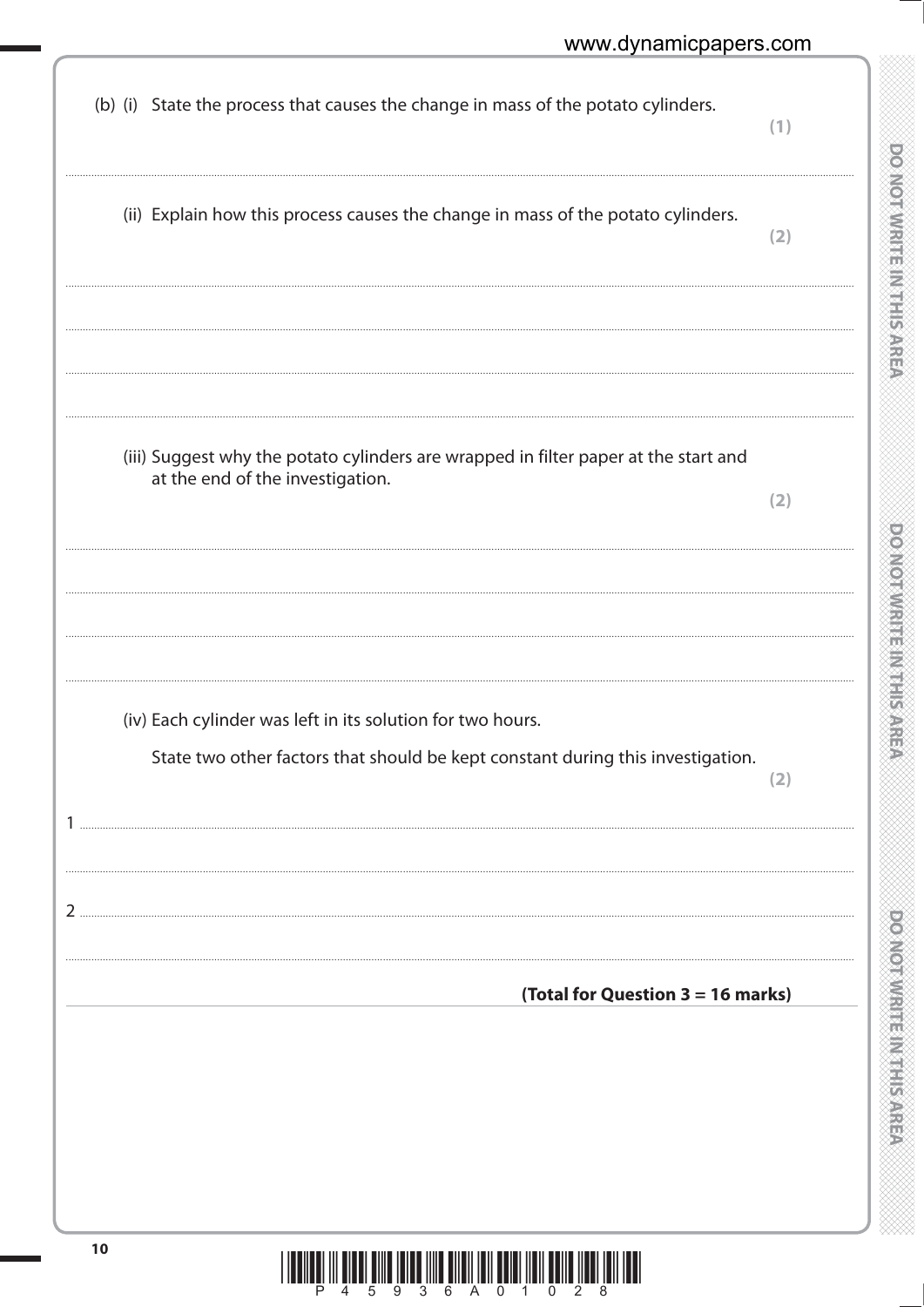

**ASSISTED MARINES MARGING** 

**TERMORE RESIDENCE** 

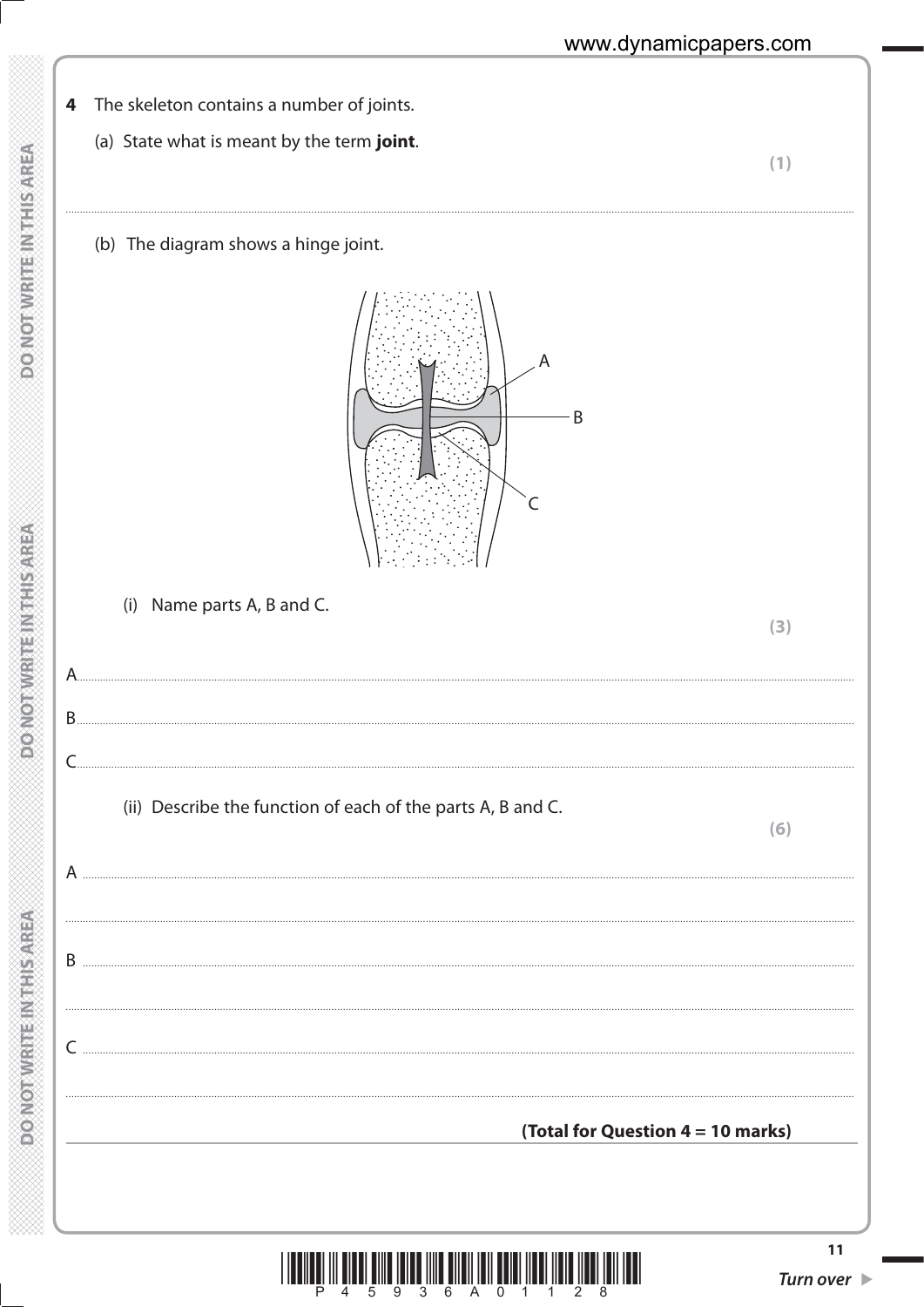During eating, food often becomes stuck between teeth.  $5<sup>7</sup>$ In an investigation, a student removes food particles from between his teeth. He places them into each of three test tubes, A, B and C. He adds an indicator to each test tube that changes to red in acid conditions, as shown in the table below. The colour of the indicator is recorded after one hour.

The student's results are shown in the table.

| Test tube | <b>Contents of test tube</b>                    | Indicator colour<br>after 1 hour |
|-----------|-------------------------------------------------|----------------------------------|
| A         | food particles + indicator                      | green                            |
| B         | $glucose + food$ particles + indicator          | red                              |
|           | $glucose + boiled$ food particles $+$ indicator | green                            |

- (a) (i) Explain which is the best temperature to carry out this investigation.
- $(3)$

(ii) Explain the purpose of tube C.

 $(3)$ 

**DO NOT WRITE IN THIS AREA** 

powerwater will be a strep

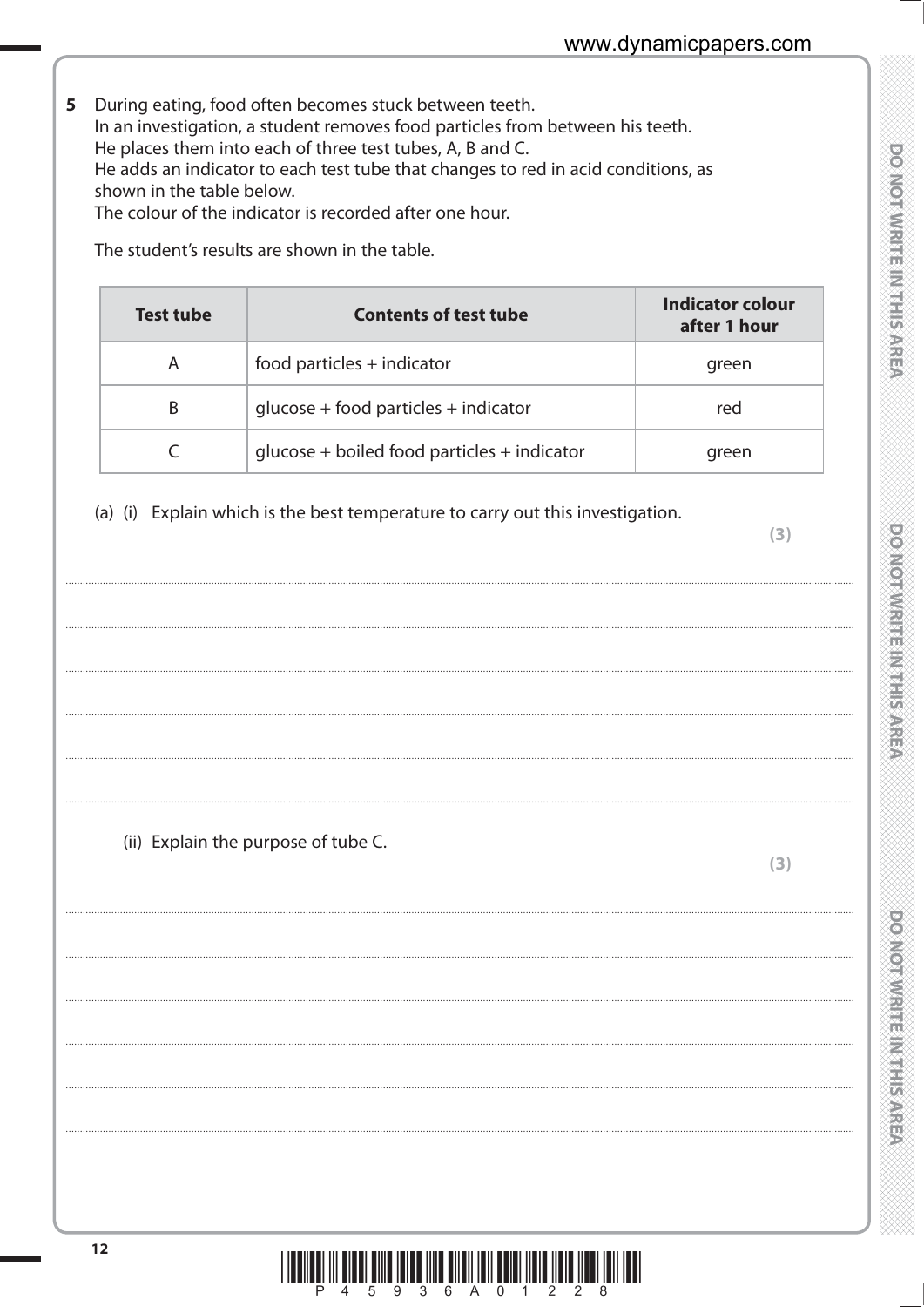(b) The tubes are left for a further 24 hours. After this time the indicator in tube A becomes red.

Explain why this change occurs.

(Total for Question  $5 = 8$  marks)



 $13$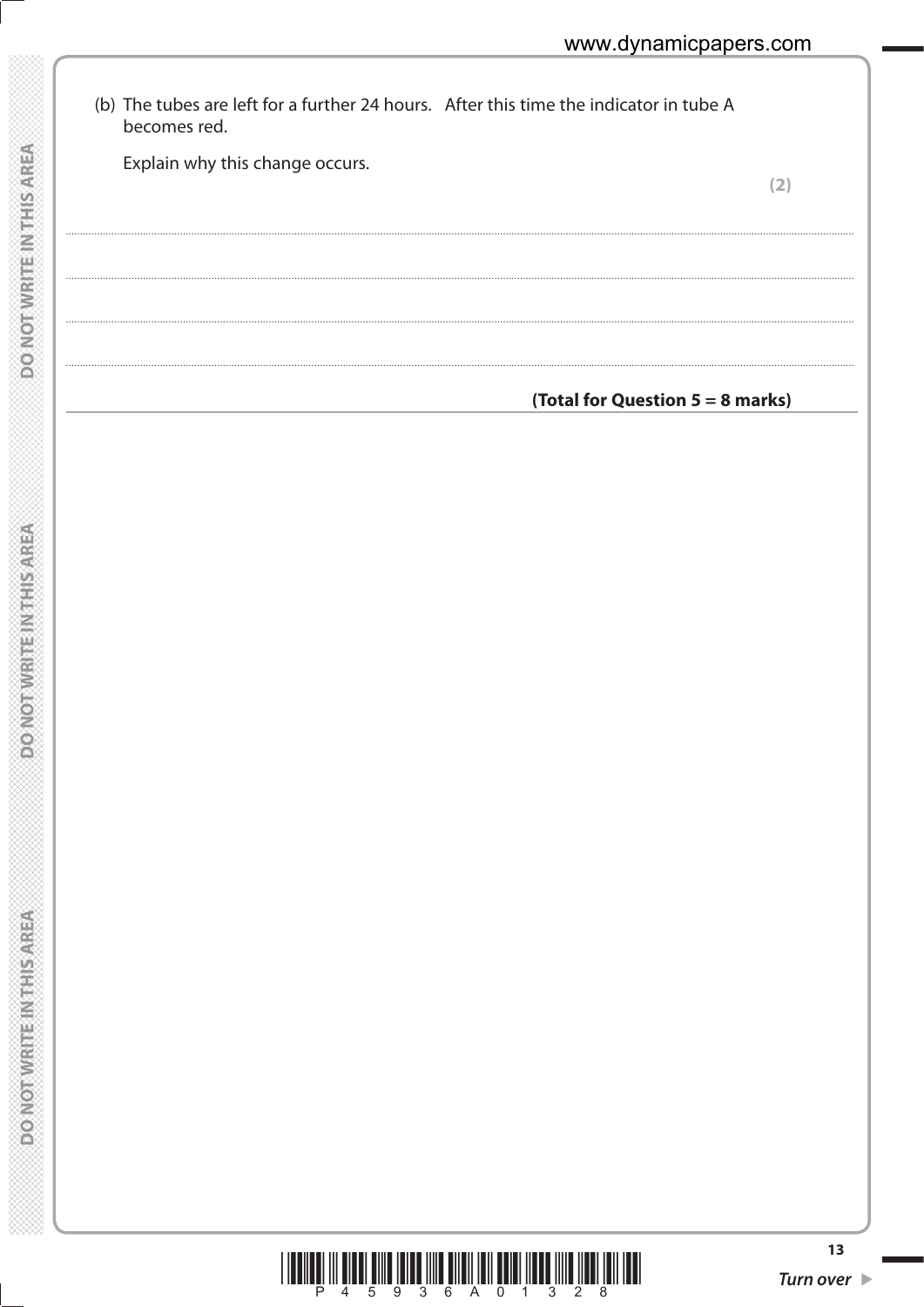**6** (a) Organisms have different energy contents and may also contain insecticide.

 The table shows the energy content and mass of insecticide in each organism in a food chain.

| <b>Organism</b>     | <b>Energy content</b><br>in arbitrary units | <b>Mass of insecticide in</b><br>mg per kg<br>of body mass |
|---------------------|---------------------------------------------|------------------------------------------------------------|
| humans              | 88                                          | 1.000                                                      |
| fish                | 1600                                        | 0.100                                                      |
| microscopic animals | 14100                                       | 0.010                                                      |
| microscopic plants  | 87100                                       | 0.001                                                      |

(i) Calculate the mass of insecticide in a woman of mass 65 kg.

Give a unit.

**(2)**

mass of insecticide = ........................................ unit .................

(ii) Calculate the percentage of energy transferred from fish to humans.

percentage = ....................................................................



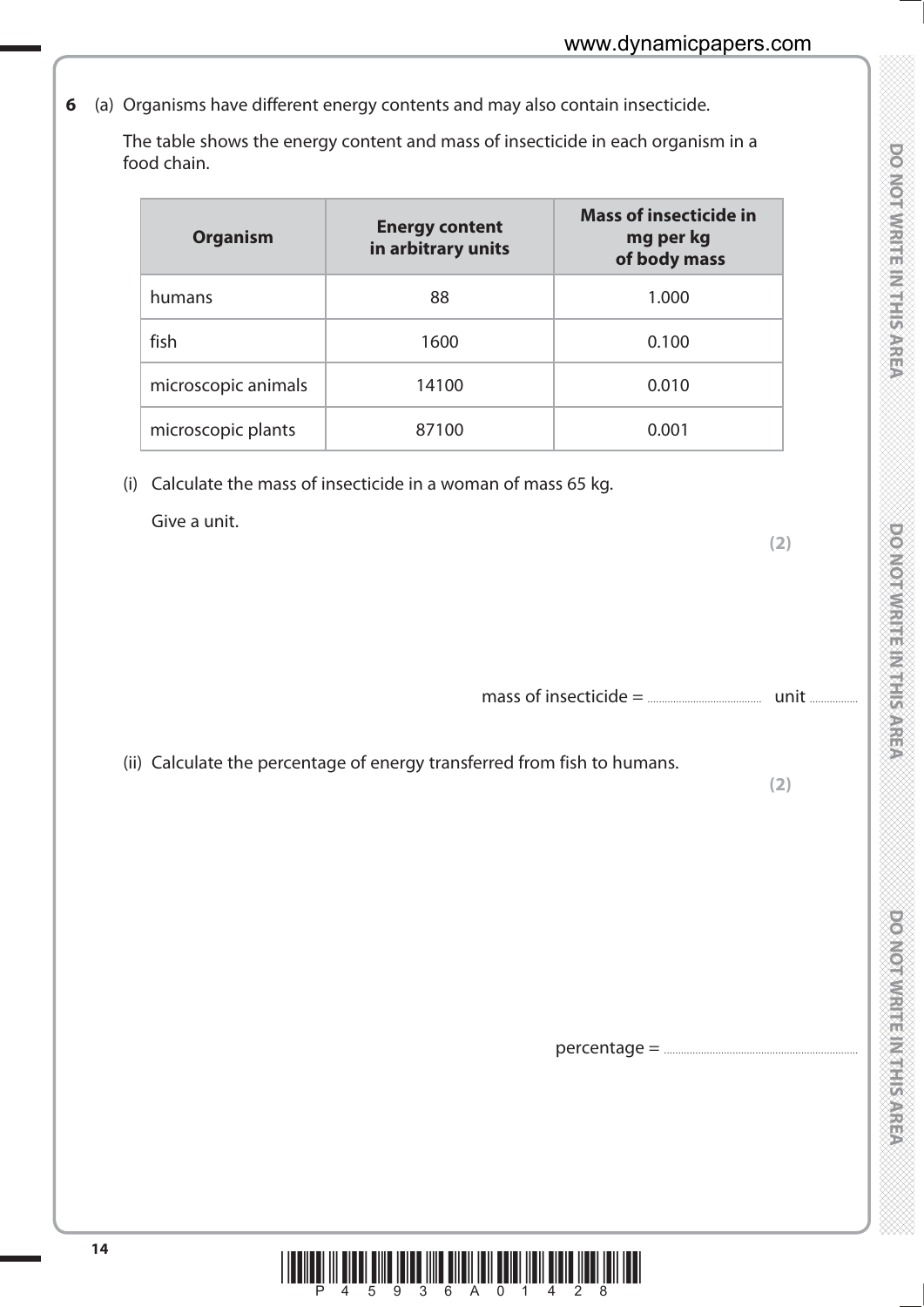| (iii) Draw a food chain to include all the organisms in the table.                                                              | (2) |
|---------------------------------------------------------------------------------------------------------------------------------|-----|
|                                                                                                                                 |     |
|                                                                                                                                 |     |
|                                                                                                                                 |     |
|                                                                                                                                 |     |
|                                                                                                                                 |     |
|                                                                                                                                 |     |
|                                                                                                                                 |     |
|                                                                                                                                 |     |
| (b) Using the information in the table and your own knowledge, explain why food<br>chains involving humans should remain short. | 4   |
|                                                                                                                                 |     |
|                                                                                                                                 |     |
|                                                                                                                                 |     |
|                                                                                                                                 |     |
|                                                                                                                                 |     |
| (Total for Question 6 = 10 marks)                                                                                               |     |
|                                                                                                                                 |     |

**DOMORWATER MARGARET**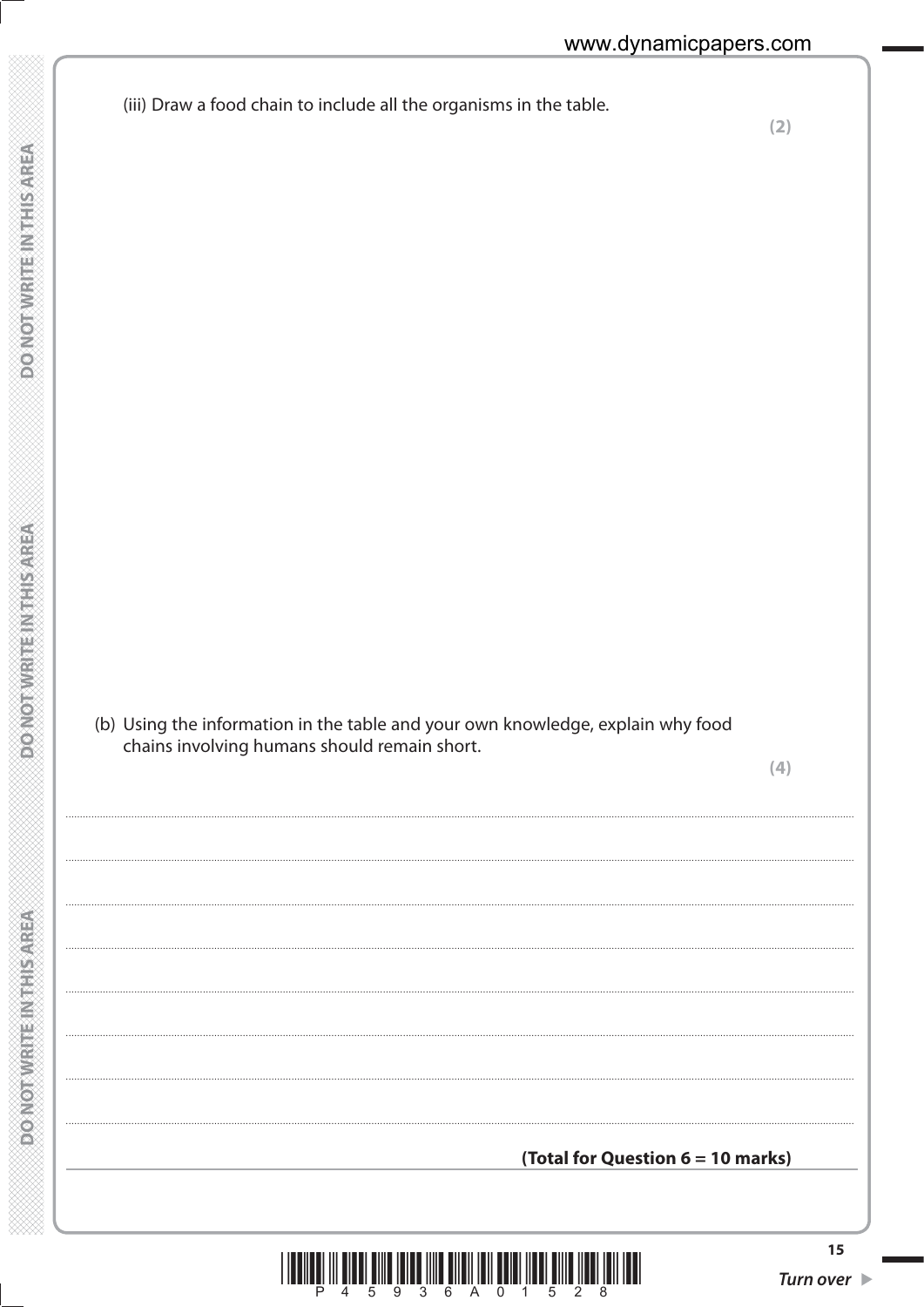**THIS AREA DO NOT WRITE IN THIS AREA DO NOT WRITE IN THIS AREA DO NOT WRITE IN THIS AREA DO NOT WRITE IN THIS AREA DO NOT WRITE IN THIS AREA DO NOT WRITE IN THE INTERNATIONAL CONTINUES.** 

DO NOTWRITE METHSAREA

DO NOTWRITE MITHIERAREA

| (a) The passage describes the control of blood glucose.<br>$\mathbf{z}$                                                                                                                                                                                                                                                                                           |                                   |
|-------------------------------------------------------------------------------------------------------------------------------------------------------------------------------------------------------------------------------------------------------------------------------------------------------------------------------------------------------------------|-----------------------------------|
| Complete the passage by using the correct word or words.                                                                                                                                                                                                                                                                                                          |                                   |
|                                                                                                                                                                                                                                                                                                                                                                   | (6)                               |
|                                                                                                                                                                                                                                                                                                                                                                   |                                   |
|                                                                                                                                                                                                                                                                                                                                                                   |                                   |
| alpha cells that detect a reduced blood glucose concentration, which as a result will secrete                                                                                                                                                                                                                                                                     |                                   |
| This hormone returns the blood glucose concentration to normal by stimulating the conversion of<br>The beta cells detect a raised blood glucose concentration and secrete the hormone<br>(b) Homeostasis is achieved by nervous and hormonal control.<br>Complete the table by giving four differences between nervous and hormonal<br>control of the human body. |                                   |
|                                                                                                                                                                                                                                                                                                                                                                   | (4)                               |
| <b>Nervous control</b>                                                                                                                                                                                                                                                                                                                                            | <b>Hormonal control</b>           |
|                                                                                                                                                                                                                                                                                                                                                                   |                                   |
|                                                                                                                                                                                                                                                                                                                                                                   |                                   |
|                                                                                                                                                                                                                                                                                                                                                                   |                                   |
|                                                                                                                                                                                                                                                                                                                                                                   |                                   |
|                                                                                                                                                                                                                                                                                                                                                                   |                                   |
|                                                                                                                                                                                                                                                                                                                                                                   |                                   |
|                                                                                                                                                                                                                                                                                                                                                                   | (Total for Question 7 = 10 marks) |

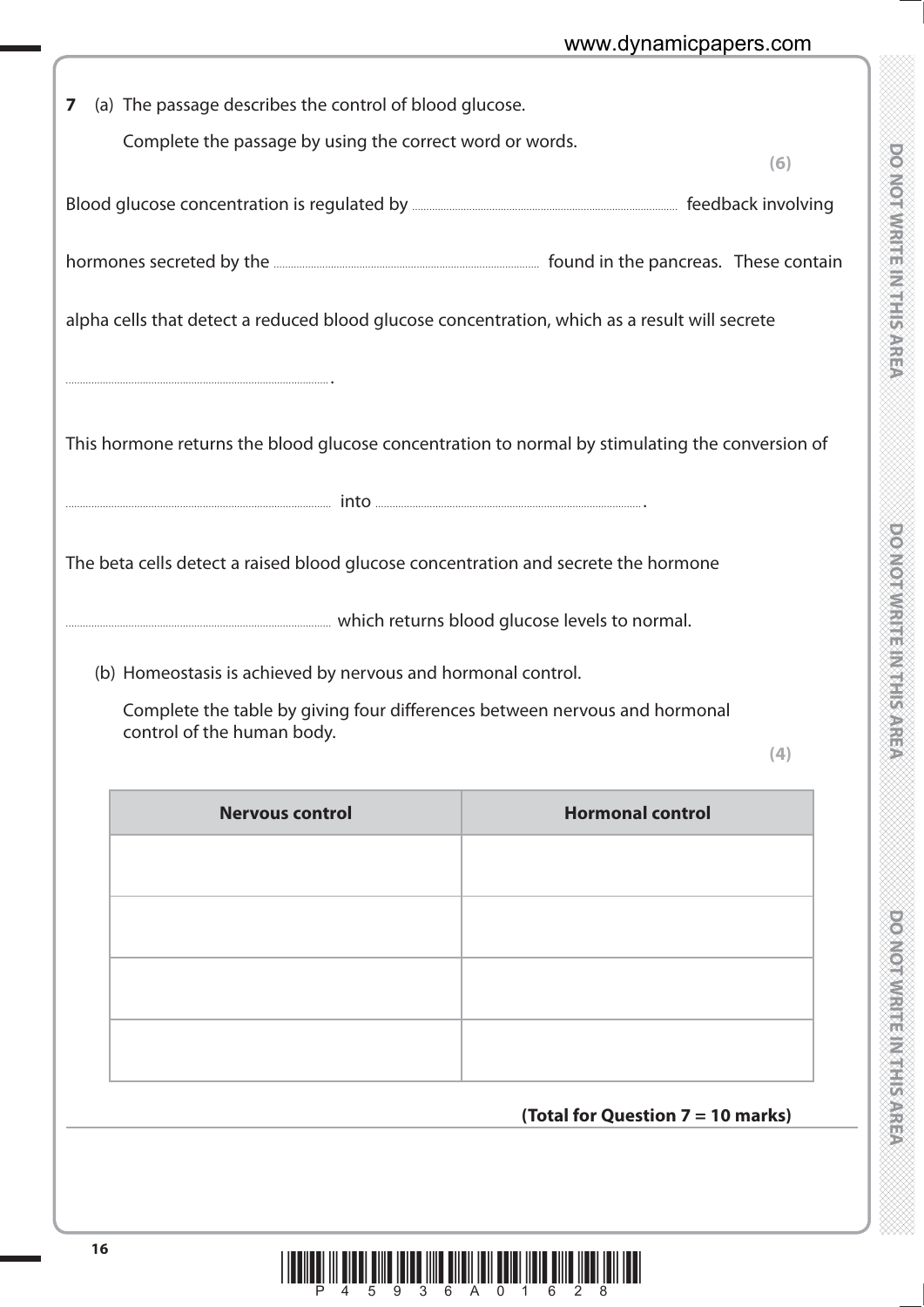Sickle cell anaemia is a genetically inherited condition. People with this condition 8 have red blood cells that are shaped differently from normal red blood cells.

The diagram shows blood cells passing through a capillary of a person with normal red blood cells and a person with sickled red blood cells.

normal red blood cells sickled red blood cells (sickle cells) (a) (i) Using information from the diagram, explain the disadvantage of having the sickle cell condition.  $(3)$ (ii) State an advantage for people living in tropical areas of having the sickle cell allele.  $(1)$  $17$ 

5 9 3 6 A 0 1

**DO NOTHER ERRITORY**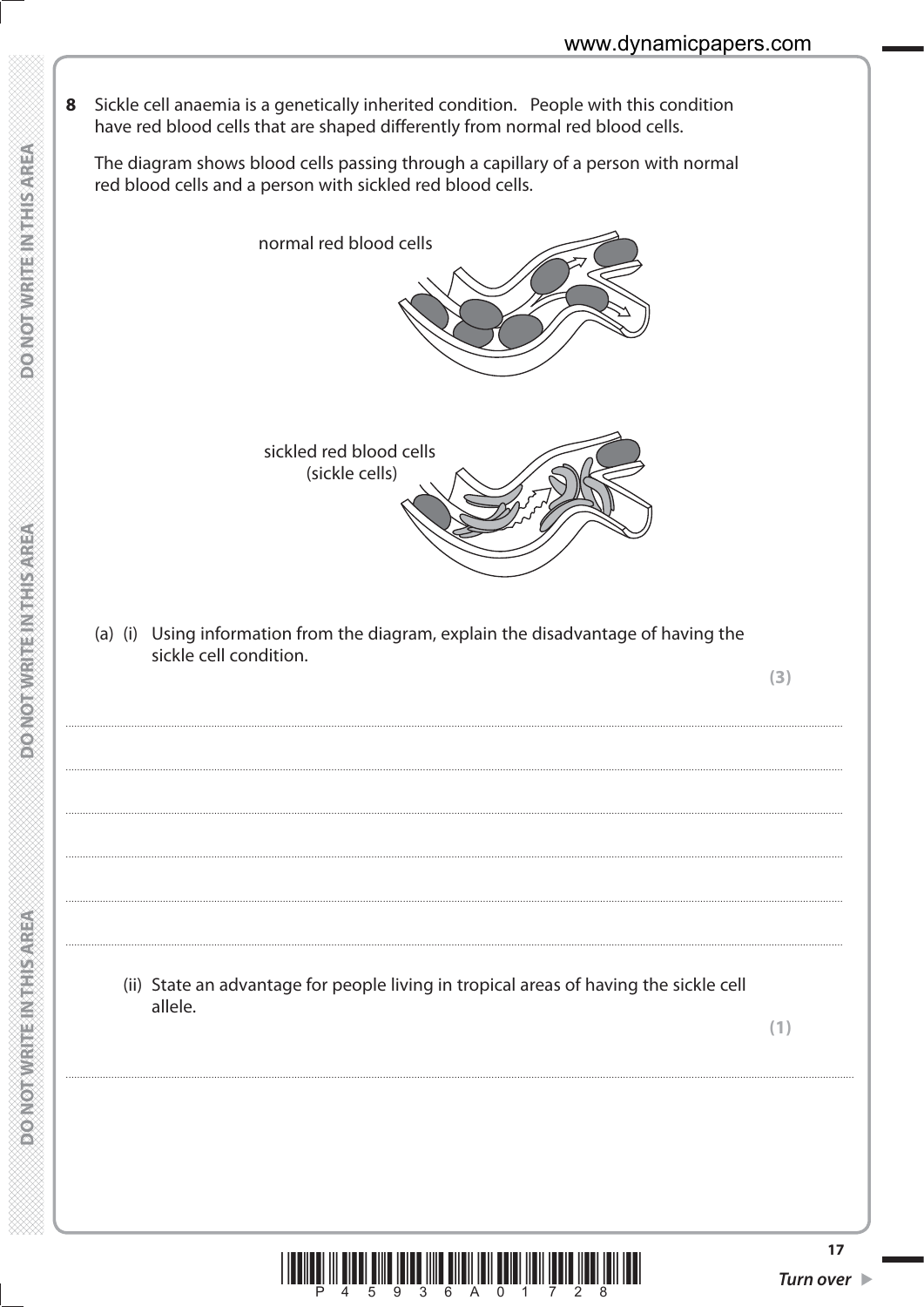(b) The diagram shows a family tree, some of whose members carry the allele for sickle cell anaemia.



(i) Explain how the family tree shows that sickle cell anaemia is not a sex linked condition.

**DO NOT WRITE IN THIS AREA** 

**DOMORWICHER MEETING** 

power was a set of the set of the

(ii) Explain what is meant by the term carrier.

 $(2)$ 

(iii) What is the genotype of person A in the family tree?

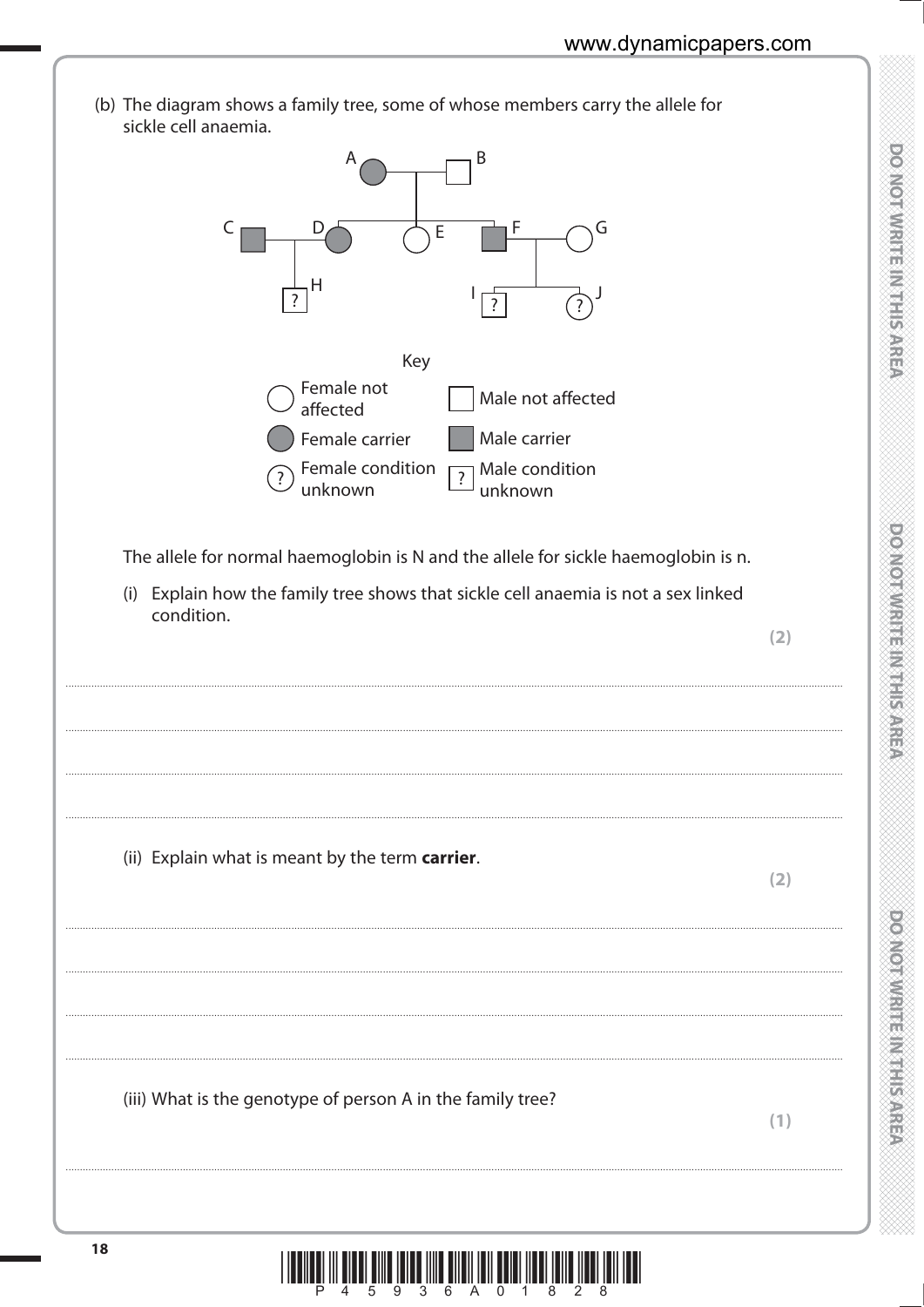| sickle cell anaemia. | (3)                               |
|----------------------|-----------------------------------|
|                      |                                   |
|                      |                                   |
|                      |                                   |
|                      |                                   |
|                      |                                   |
|                      |                                   |
|                      |                                   |
|                      |                                   |
|                      | (Total for Question 8 = 12 marks) |
|                      |                                   |
|                      |                                   |
|                      |                                   |
|                      |                                   |
|                      |                                   |
|                      |                                   |
|                      |                                   |
|                      |                                   |
|                      |                                   |
|                      |                                   |
|                      |                                   |
|                      |                                   |
|                      |                                   |
|                      |                                   |
|                      |                                   |

**DO NOT WRITE IN THIS AREA** 

**DO NOT WIRE IN THIS AREA** 

**DO NOT WRITE IN THIS AREA** 



19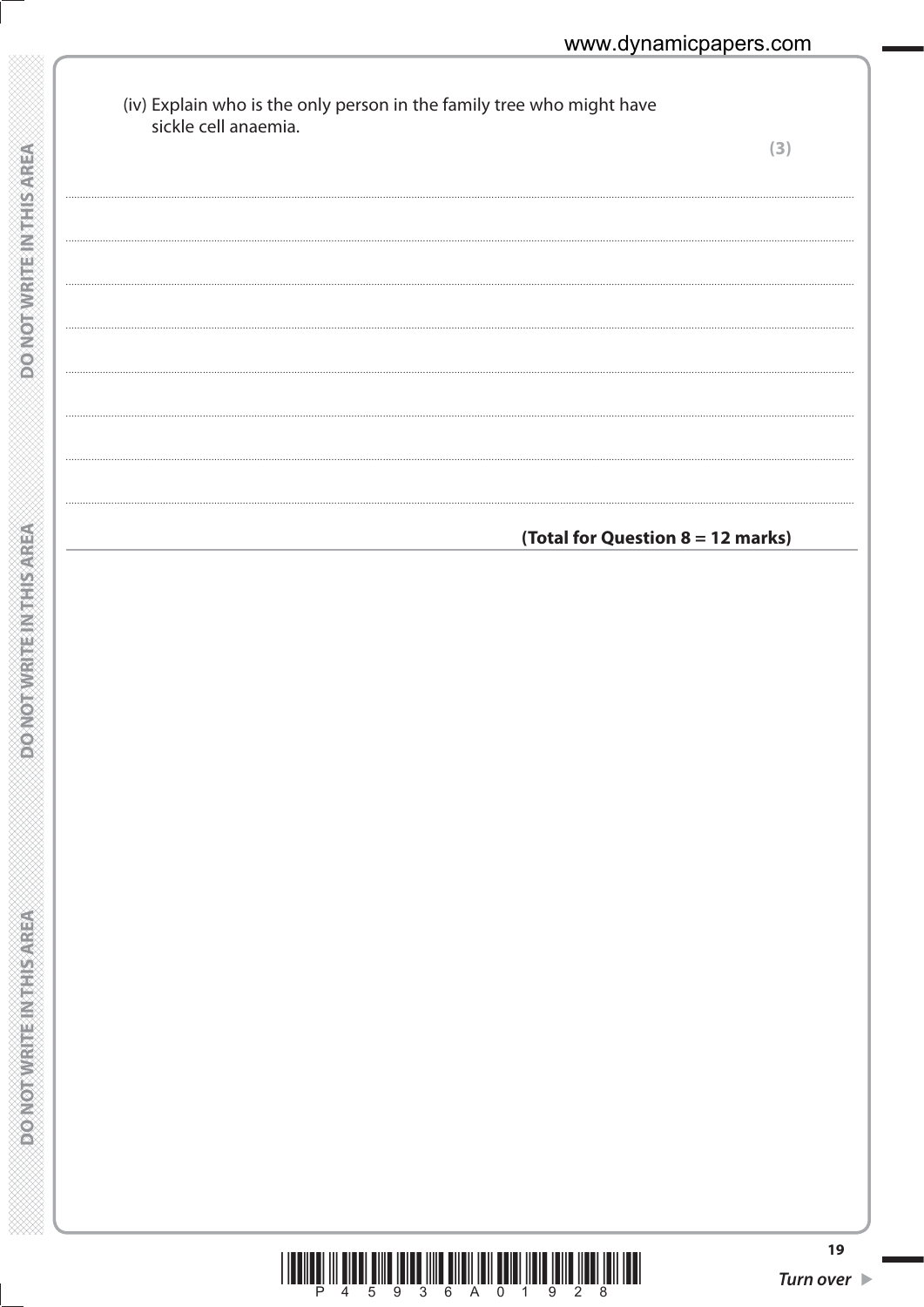

Ē

**DOMOTOWRITERS** REFERENCE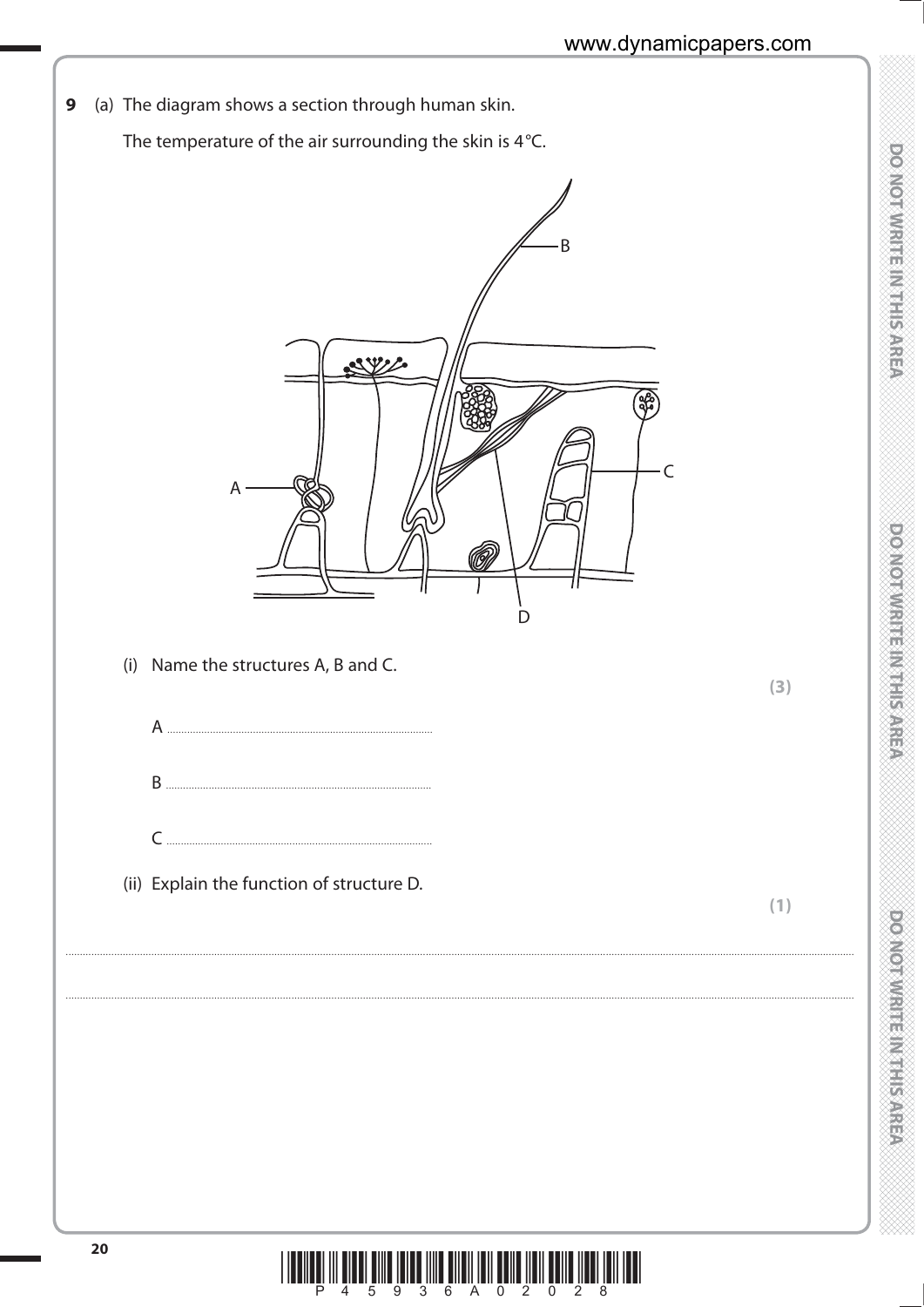| Describe how the appearance of structures B and C would change.                                               | (2) |
|---------------------------------------------------------------------------------------------------------------|-----|
|                                                                                                               |     |
|                                                                                                               |     |
| (iv) Explain why these changes occur.                                                                         | (4) |
|                                                                                                               |     |
|                                                                                                               |     |
|                                                                                                               |     |
|                                                                                                               |     |
| (b) If the body temperature of a person drops, an uncontrolled contraction of the<br>skeletal muscles occurs. |     |
| (i) Name this process of uncontrolled contraction of the skeletal muscles.                                    | (1) |
|                                                                                                               |     |
| (ii) Describe how this process raises body temperature.                                                       | (3) |
|                                                                                                               |     |
|                                                                                                               |     |
|                                                                                                               |     |
| (Total for Question 9 = 14 marks)                                                                             |     |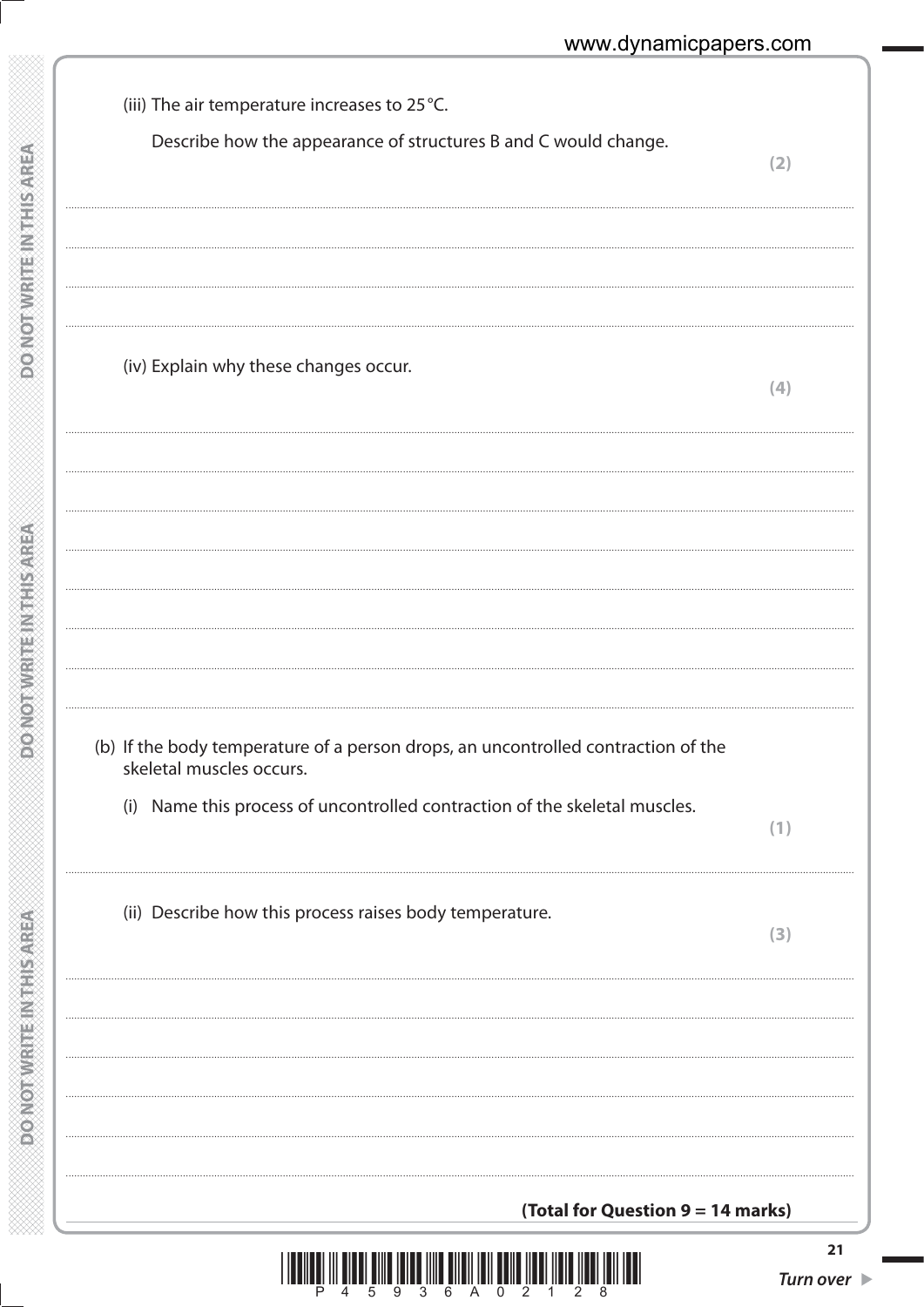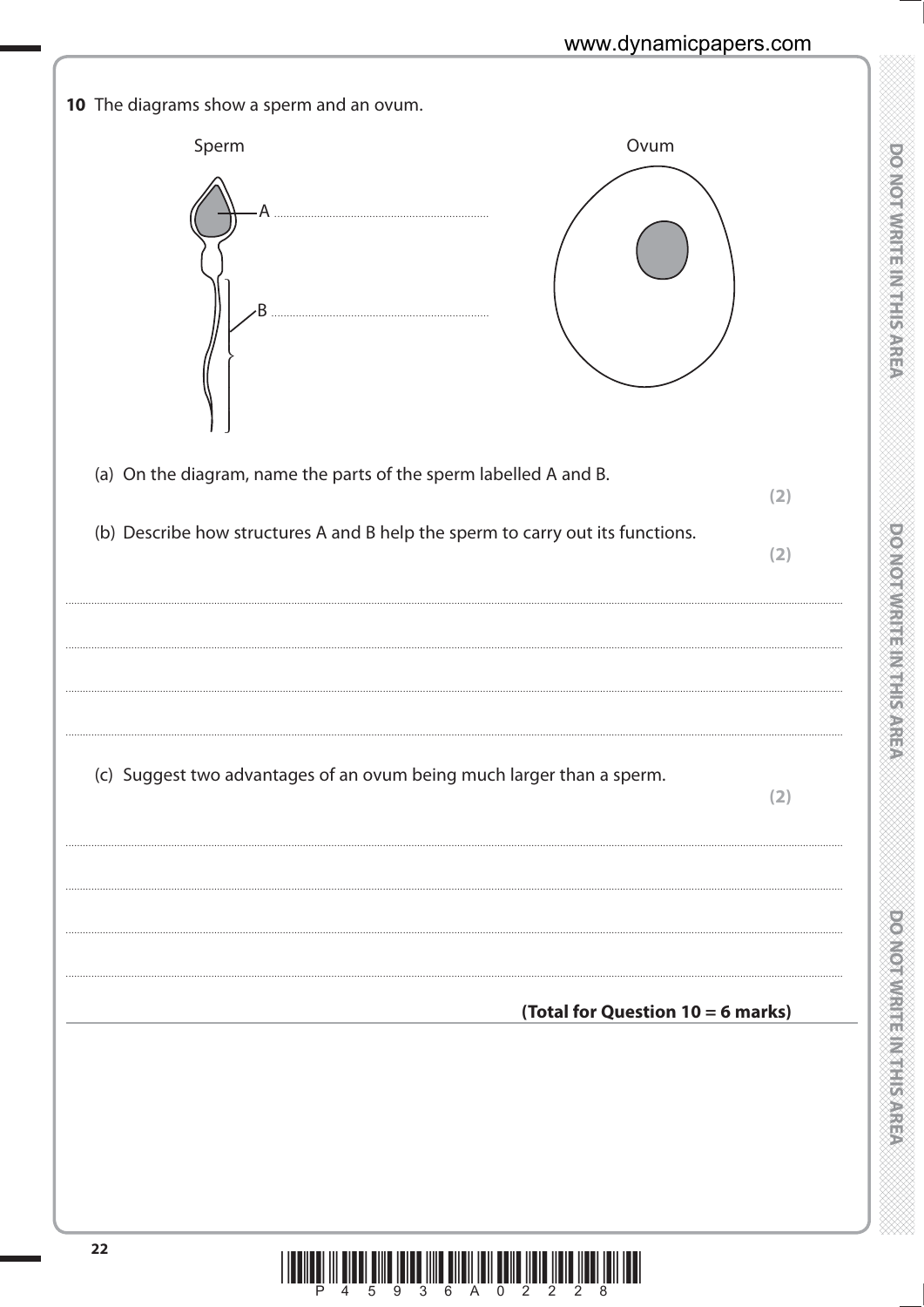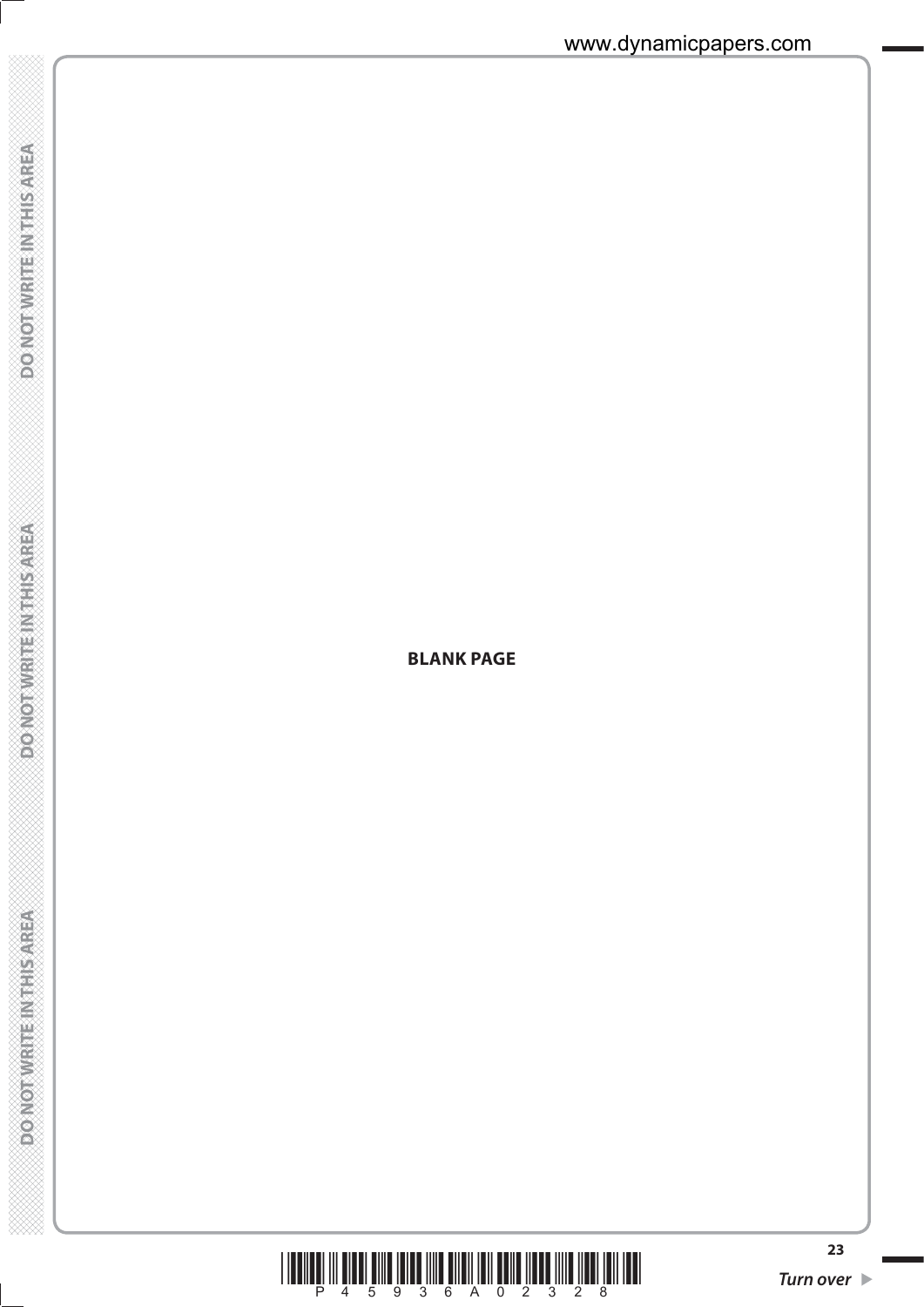

| <b>Distance of race</b><br>in metres | Oxygen needed<br>in d $m3$ | Oxygen taken into<br>the blood in $dm3$ |
|--------------------------------------|----------------------------|-----------------------------------------|
| 100                                  | 10                         | 0.5                                     |
| 10 000                               | 150                        | 133                                     |



DO NOT WRITE IN THIS AREA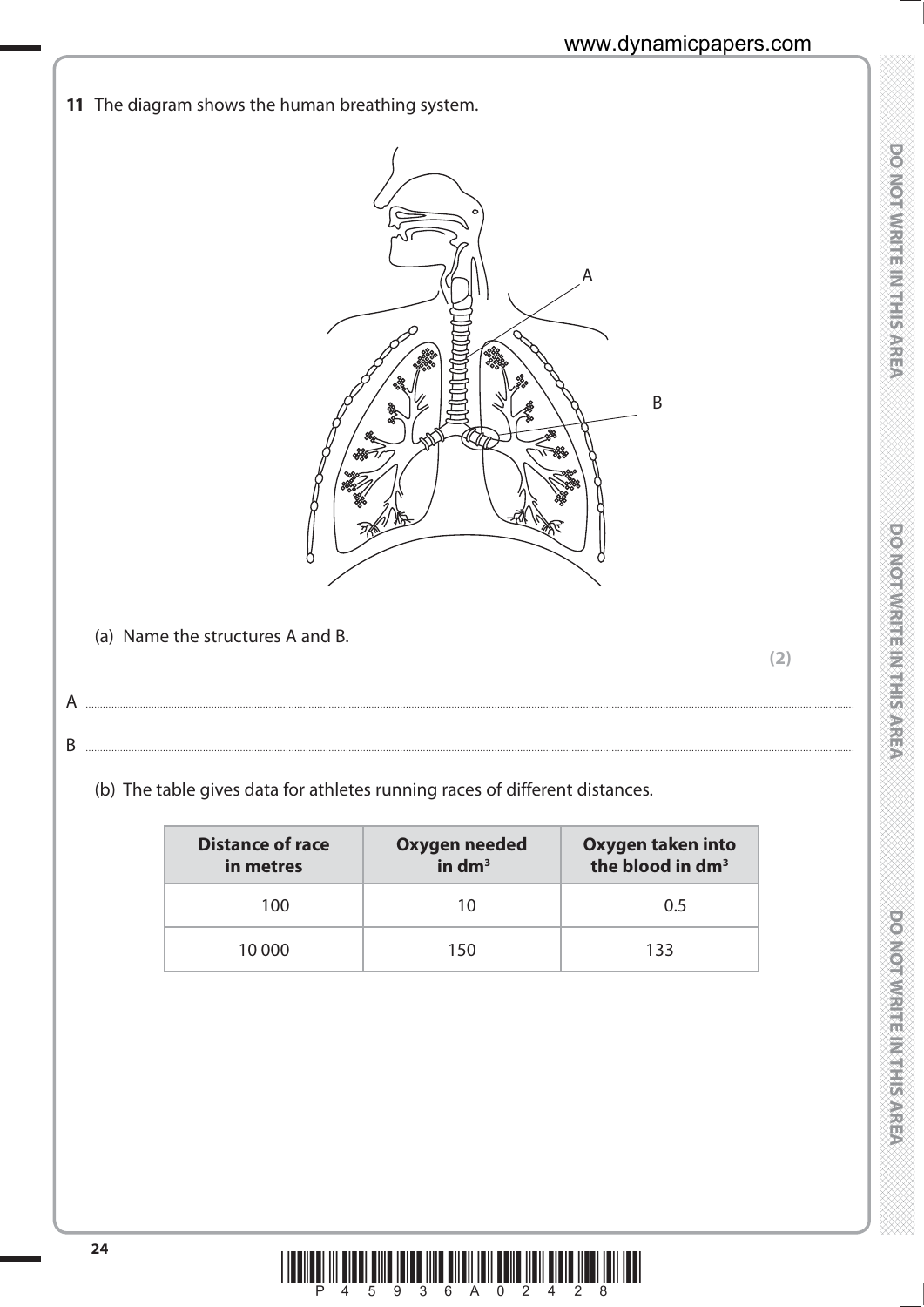$(2)$ 

(i) The oxygen debt is the difference between the amount of oxygen needed and the amount of oxygen taken into the blood.

Calculate the oxygen debt for an athlete running a 10 000 m race. Show your working.

 $\ldots$  dm<sup>3</sup> (ii) Name a waste product only produced during the period of the oxygen debt.  $(1)$ (iii) Explain why the time taken to repay the oxygen debt will be greater for an athlete running a 10 000 m race than for an athlete running a 100 m race.  $(3)$ (Total for Question  $11 = 8$  marks) **TOTAL FOR PAPER = 120 MARKS** 

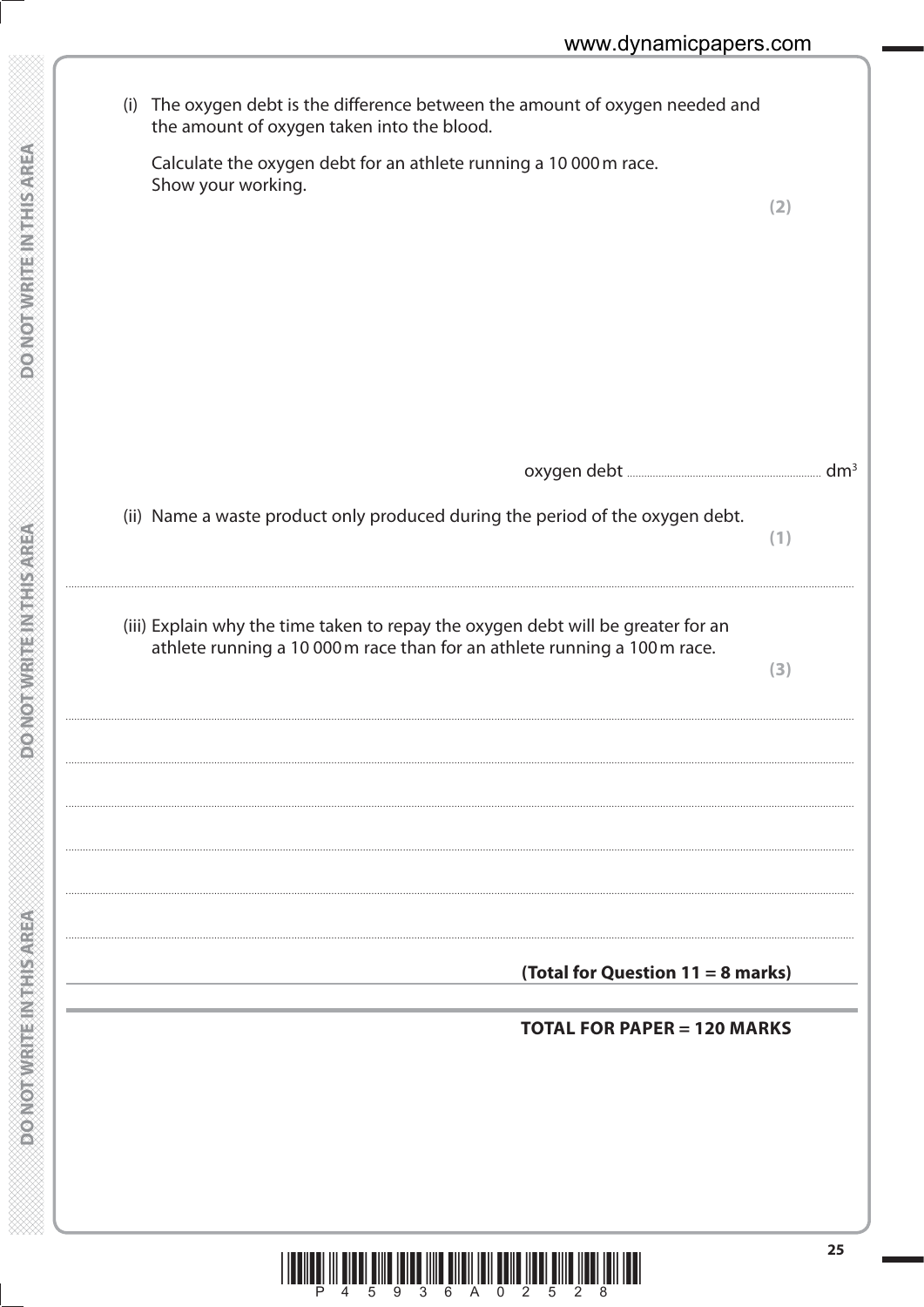# www.dynamicpapers.com

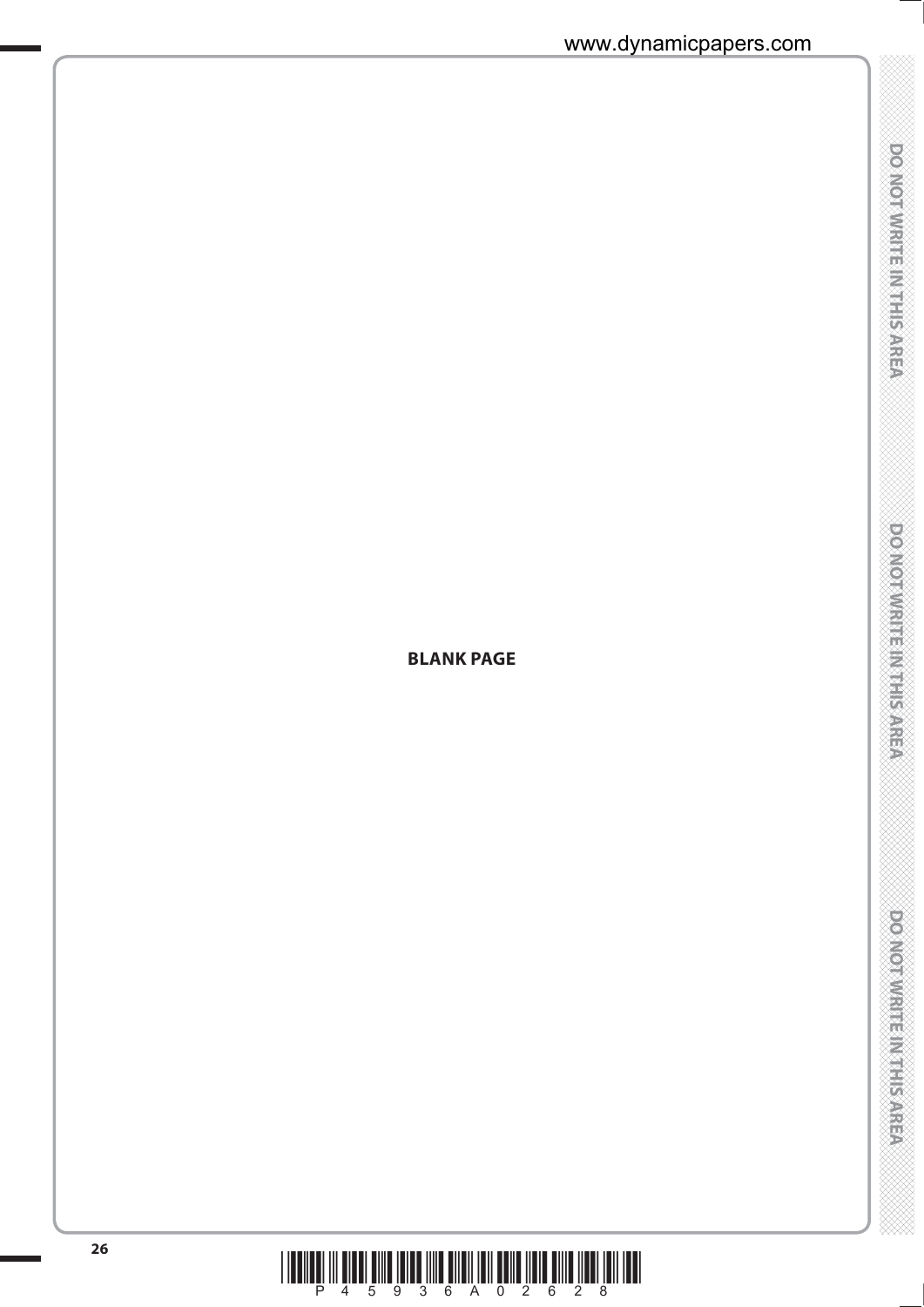**<sup>27</sup>** \*P45936A02728\*